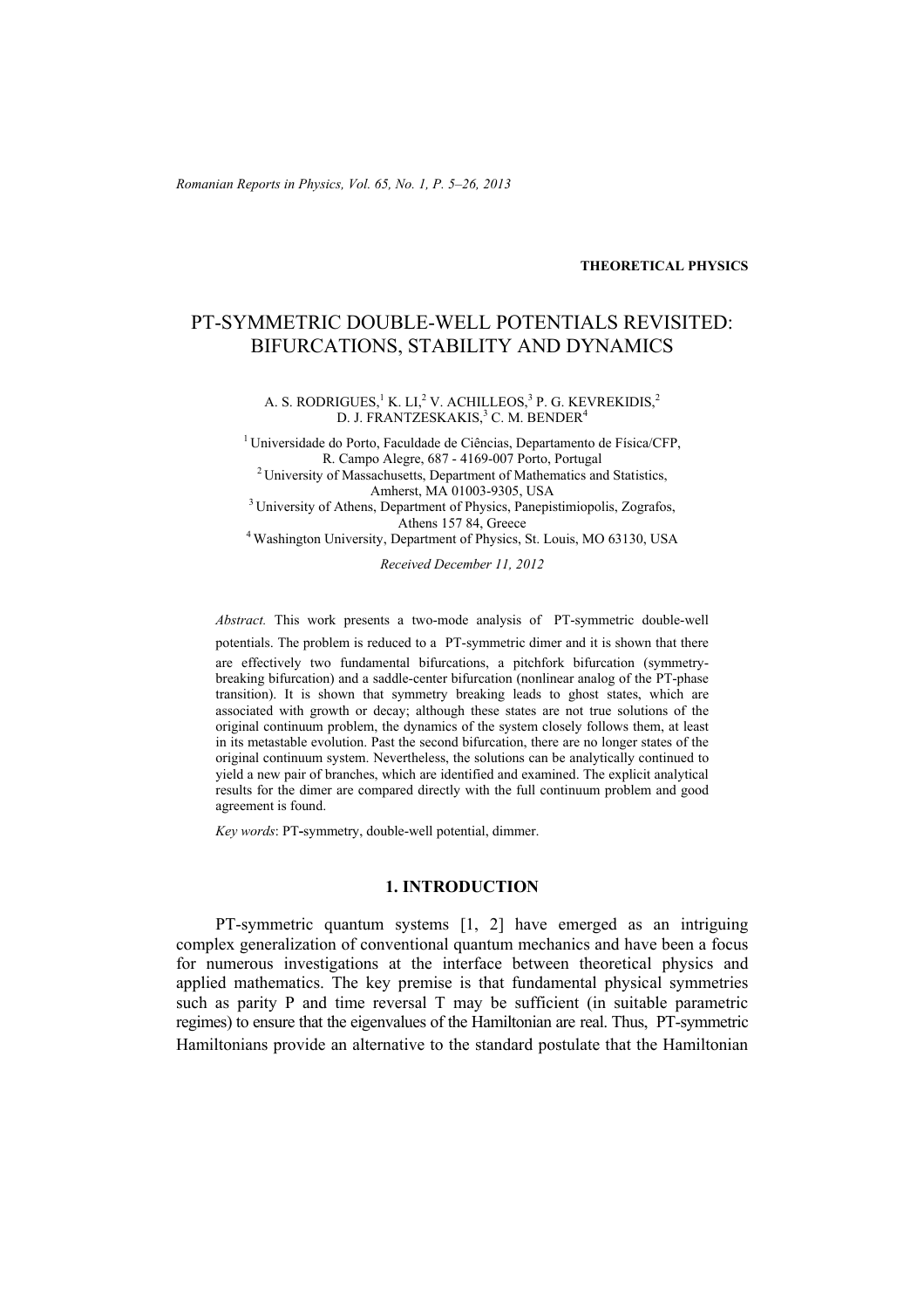operator be Dirac Hermitian (invariant under matrix transposition and complex conjugation \*). In the context of Schrödinger Hamiltonians with a complex potential  $V(x)$ , the constraint of PT symmetry requires that the potential satisfy  $V(x) = V^*(-x)$ ; that is,  $V(x)$  has a symmetric real part and an antisymmetric imaginary part.

On the other hand, *nonlinear* Schrödinger (NLS) equations incorporating double-well potentials have received attention due to applications in atomic and optical physics. Such potentials can easily be realized in the context of atomic Bose-Einstein condensates (BECs) through the combination of a parabolic (harmonic) trap with a periodic potential. Experiments have observed fundamental effects, including tunneling and Josephson oscillations for small atom numbers, macroscopic quantum self-trapped states for large atom numbers [3], and nonlinearity-induced symmetry-breaking dynamical instabilities [4]. Theoretical studies accompanying these developments have examined finite-mode reductions, analysis of the bifurcations and their dynamical implications [5–12], as well as quantum effects [13] and nonlinear variants of the potentials [14]. A similar phenomenology has also been found in nonlinear optical settings, with results for the formation of asymmetric states in dual-core fibers [15], self-guided laser beams in Kerr media [16], and optically-induced dual-core waveguide structures in photorefractive crystals [17].

Recently, double-well potentials in the context of PT-symmetric nonlinear systems have received considerable attention. This is due to the pioneering proposal of Ruschhaupt *et al.* and experimental results of Christodoulides and collaborators, who proposed that optics presents a fertile ground for the experimental realization of PT-symmetric systems [18]. The first realization of PTsymmetry in a waveguide coupler arose in the so-called passive-PT setting in which two waveguides, one with loss and the other without loss, were used [18]. A similar proposal for the existence of a leaking dimer (in the presence of nonlinearity) was formulated in the atomic setting of Bose-Hubbard models [19]. Subsequently, an optical waveguide system with both gain and loss was studied and the role of the nonlinearity in the dynamics was explored [20]. Further experimental investigations were concerned with electrical analogs of the system [21]. Theoretical investigations have rapidly followed by examining such dimertype settings [22–34] and generalizations thereof, including ones where the gainloss contributions appear in a balanced form in front of the nonlinear term [35–37].

This paper revisits this theme of PT-symmetric double-well potentials. Our motivation is to unify the above studies with an important recent contribution, namely, Ref. [38]. To be specific, in the early works on NLS models with doublewell potentials [5, 11, 12, 39], and also in the PT-symmetric dimer [28], the symmetry-breaking bifurcation was identified, but the asymmetric states that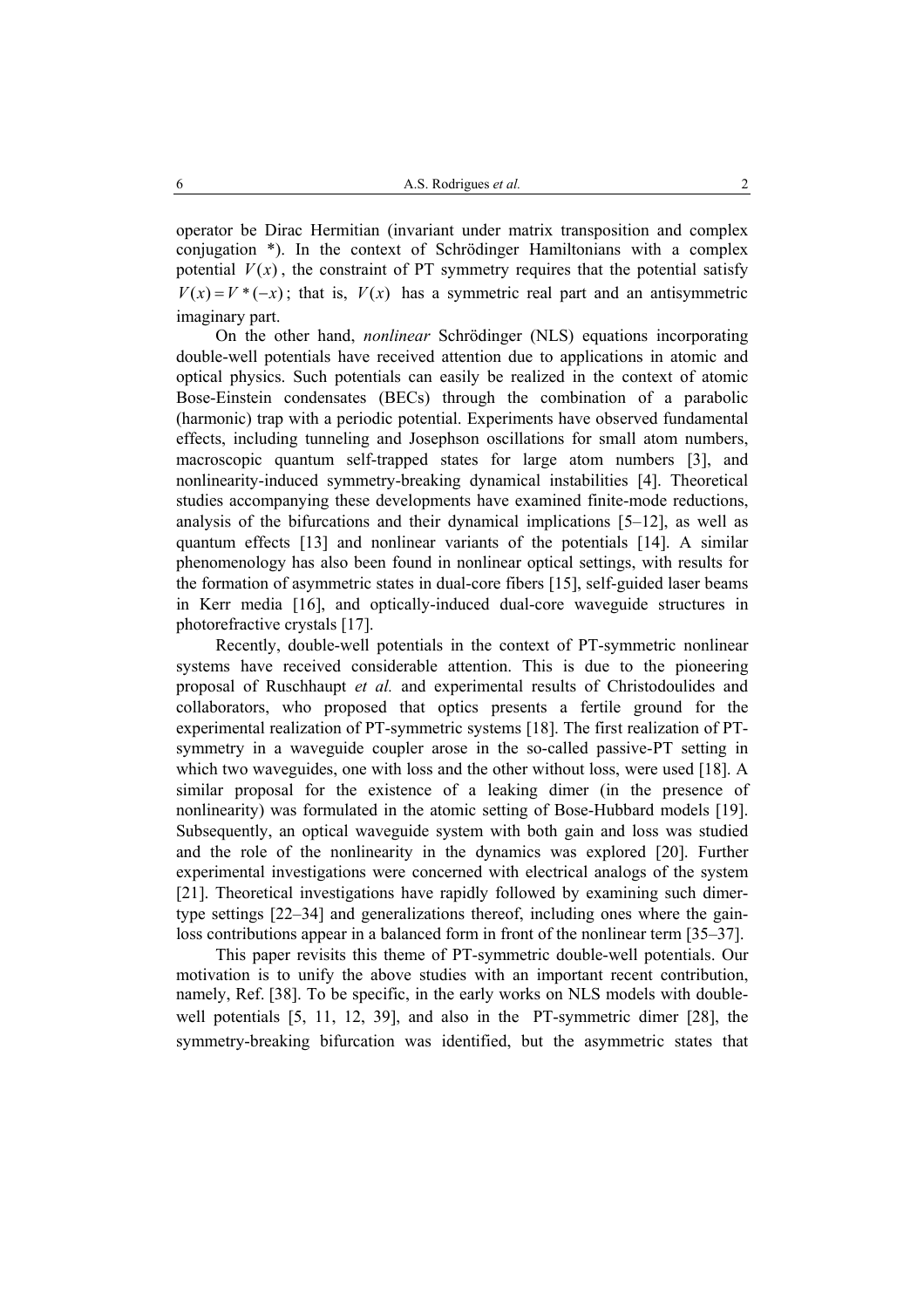normally accompany the bifurcation [5, 11, 12] could not be identified. The simpler system of a PT-symmetric pair of δ-function potentials, where the solution can be obtained by means of a five-dimensional numerical root search, was studied in Ref. [38]. There, it was found that the bifurcation results in the emergence of what we call a *ghost state*, namely, a solution of the steady-state problem with a *complex* nonlinear eigenvalue parameter (complex propagation constant in optics or complex chemical potential in BECs). [These states were discussed in a 2006 paper for the case of the (discrete) leaking dimer [19].] Another observation of Ref. [38] concerned the possibility of performing an *analytic continuation* of the symmetric and antisymmetric solutions of the original double-well problem *past the point of their PT phase transition*; that is, past the critical point of the saddlecenter bifurcation where they disappear simultaneously. This is in the broader spirit of PT-symmetric quantum mechanics [2].

In this paper we study an NLS model with a double-well potential, which has an even real part and a PT-symmetric imaginary part. We combine the above ideas, interweaving analytics based on the two-mode analysis of the simple dimer model and numerics in the framework of the partial differential equation (PDE). There are a number of concurrent works on this theme. In the recent work [40], the static problem of the PT-symmetric dimer is addressed and a Bogolyubov-de Gennes analysis of the relevant states is provided. In the present work, the dimer is used as a tool for understanding the PDE existence and stability problem and, in addition, we examine the dynamics of the obtained states. Another recent work considers the PT-symmetric double-well potential [41]. There, a double well was studied in a functional form similar to the one considered here and with an imaginary part that was also earlier used in Ref. [42]. A time-dependent variational principle was developed (that was ultimately solved numerically) for the three-dimensional case and the full one-dimensional case was also solved numerically. The advantage of the fully analytical results in the present paper is that they provide fundamental qualitative and quantitative insights into the numerical observations of Ref. [41]. In a sense, this work serves as a bridge between the discrete dimer analysis of Ref. [40] and the continuum double-well numerical results of Refs. [38, 41] and offers connections and detailed comparisons between the two.

The paper is organized as follows. We present the two-mode analysis of the discrete nonlinear Schrödinger equation (DNLS) dimer in Sec. 2, where we examine the symmetric/antisymmetric and asymmetric states and the potential for nonlinearity-induced symmetry-breaking bifurcations. We show how the PT-symmetric variant of the dimer problem adjusts these features. The modified critical point of the pitchfork bifurcation is identified, and the feature of a saddle-center bifurcation, which is a nonlinear analog of the PT phase transition, is discussed in the spirit of some of the earlier work on this theme. The key by-products of these bifurcations, namely, the ghost states emanating from the pitchfork and the analytically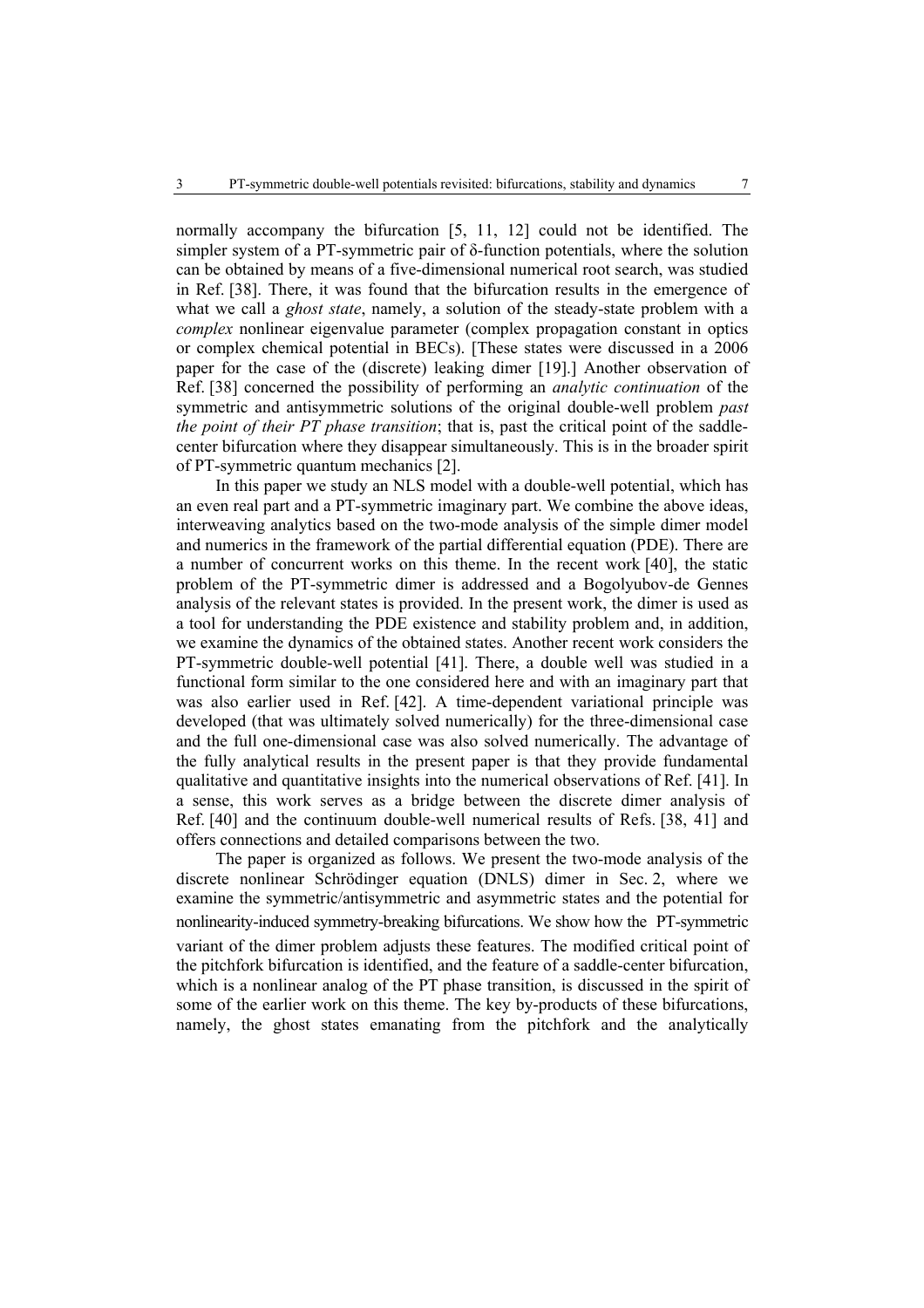continued states past the nonlinear analog of the PT phase transition, are found in *analytical* form. Armed with these analytical results, we study the full PDE problem in Sec. 3, where the aim is to reduce the PDE, through suitable and fully quantified approximations and transformations (so that one can translate the dimer results to the PDE and *vice-ve*rsa), to a PT -symmetric dimer. We compare the analytical results concerning the dimer problem with numerical ones obtained in the framework of the original NLS model. In addition to quantifying the bifurcations and identifying their "daughter" states, we examine the dynamics of the various unstable states within the system. Finally, in Sec. 4 we briefly summarize our findings and present some possibilities for further study.

## **2. DNLS DIMER**

## 2.1. CLASSICAL DNLS DIMER

We begin our exposition by revisiting a simpler initial problem that has been long studied (see, e.g., Ref. [39]), namely the DNLS dimer of the form

$$
i\frac{du_1}{dt} = -ku_2 - |u_1|^2 u_1,
$$
  
\n
$$
i\frac{du_2}{dt} = -ku_1 - |u_2|^2 u_2,
$$
\n(1)

where the evolution variable  $t$  denotes the propagation distance in optics. As is customary, we seek stationary solutions of the form  $u_1 = \exp(iEt)$  *a* and  $u_2$  = exp (*iEt*) *b*, where the complex amplitudes *a* and *b* and the propagation constant *E* are determined by the equations

$$
Ea = kb + |a|^2 a, \quad Eb = ka + |b|^2 b. \tag{2}
$$

Using a polar representation of the two "sites", namely  $a = Ae^{i\theta_a}$ ,  $b = Be^{i\theta_b}$ , we immediately obtain sin  $\theta = 0$ , where  $\theta = \theta_b - \theta_a$ , and hence the resulting equations for the amplitudes are

$$
EA = \pm kB + A^3, \quad EB = \pm kA + B^3. \tag{3}
$$

The simpler solutions of the above system are symmetric ones of amplitudes  $A^2 = B^2 = E \mp k$  with the upper (lower) sign corresponding to the in-phase (outof-phase) profile. In addition, there exist asymmetric solutions of amplitudes  $A \neq B$ , which can be determined by the following equations derived by eliminating *E* from (3):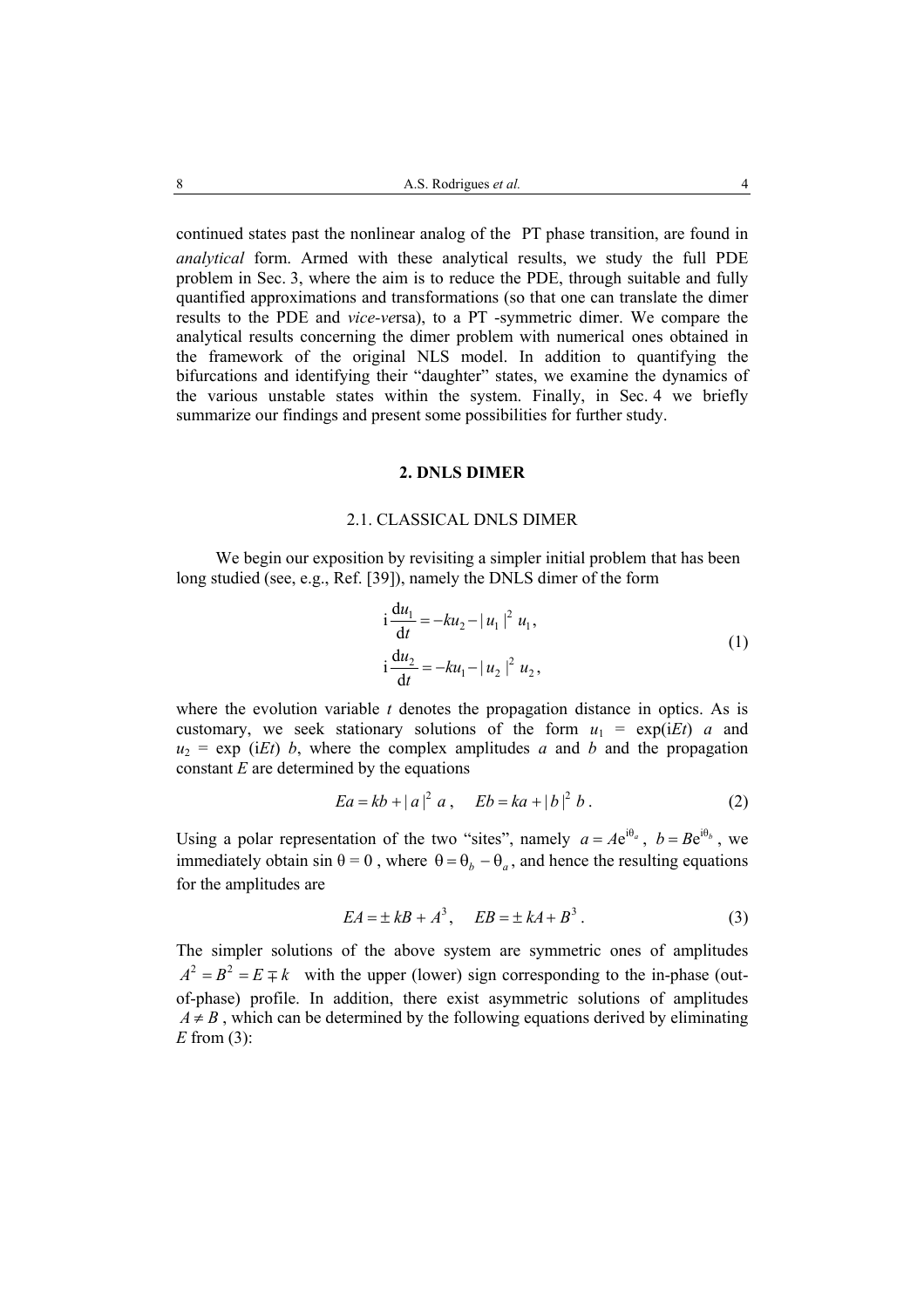$$
AB = \pm k, \quad A^2 + B^2 = E \tag{4}
$$

The amplitudes  $A^2 = (E \pm \sqrt{E^2 - 4k^2})/2$ ,  $B = k/A$ , exist *only* for  $E^2 > 4k^2$ and thus for  $E > 2k$  or  $E < -2k$ . These asymmetric solutions coincide with the symmetric ones at  $E^2 = 4k^2$ , and hence a *pitchfork* symmetry-breaking bifurcation is responsible for their emergence in the nonlinear problem. As is known from previous works [5, 11, 12], this bifurcation arises for the focusing (attractive) nonlinearity case  $k > 0$  at the point  $E = 2k$ , and does so from the symmetric branch. However, in the defocusing (repulsive) case  $k \leq 0$  the bifurcation arises when  $E = -2k$  and the asymmetric solution emerges from the antisymmetric branch. This bifurcation picture is also complemented by the stability eigenvalues for the focusing and defocusing cases below (see Sec. 2.2).

## 2.2. PT-SYMMETRIC DNLS DIMER

We now turn to the PT-symmetric variant of the DNLS dimer, as it was recently analyzed in Ref. [28] (see also Ref. [22] for the experimental investigation of Ref. [20]). This setting is described by the system

$$
i\frac{du_1}{dt} = -ku_2 - |u_1|^2 u_1 - i\gamma u_1,
$$
  
\n
$$
i\frac{du_2}{dt} = -ku_1 - |u_2|^2 u_2 + i\gamma u_2,
$$
\n(5)

which incorporates matched linear loss and gain of strength  $\gamma$  acting on the components  $u_1$  and  $u_2$ . The stationary equations have the form

$$
Ea = kb + |a|^2 \ a + i\gamma a \,, \quad Eb = ka + |b|^2 \ b - i\gamma b \,. \tag{6}
$$

Using the same polar decomposition as before, we find that the amplitudes and phase difference of the symmetric solutions satisfy

$$
A^{2} = B^{2} = E \pm (k^{2} - \gamma^{2})^{1/2},
$$
 (7)

$$
\sin \theta = -\gamma / k \,, \tag{8}
$$

where the signs in  $(7)$  correspond to the first  $(+)$  and second  $(-)$  branches. These two solutions exist *only* up to  $\gamma = k$ , while there is no such limit in the Hermitian case  $\gamma = 0$ . The latter is the critical threshold for the PT symmetry breaking of the underlying linear problem, whose eigenvalues are  $E = \pm (k^2 - \gamma^2)^{1/2}$ . Beyond this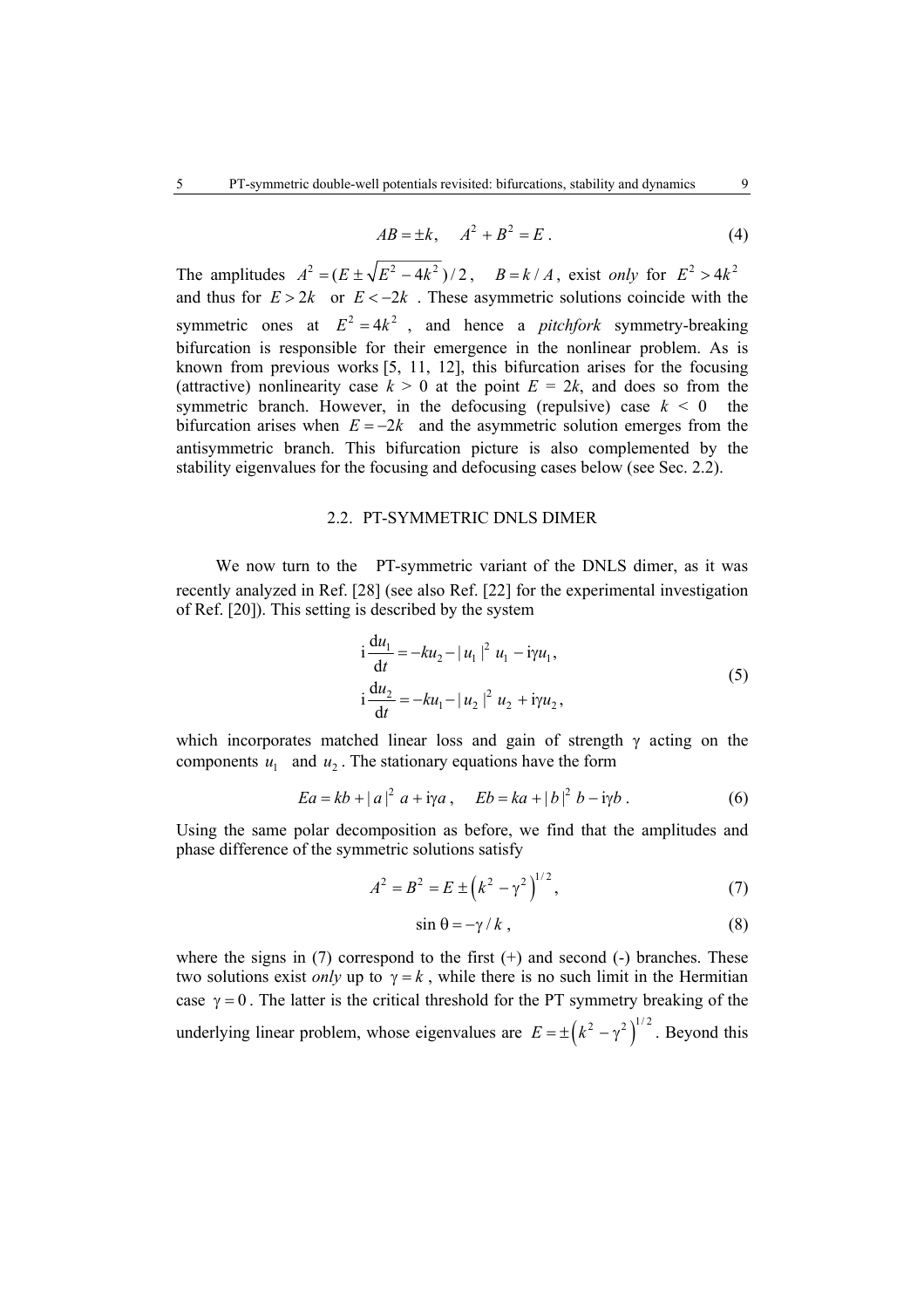critical value the eigenvalues become imaginary. Additionally, as is shown in Ref. [28], the stability eigenvalues of this PT-symmetric dimer are

$$
\pm 2i \left[ 2(k^2 - \gamma^2) - E(k^2 - \gamma^2)^{1/2} \right]^{1/2}
$$

for the (–) branch, and

$$
\pm 2i \left[ 2(k^2 - \gamma^2) + E(k^2 - \gamma^2) \right]^{1/2}
$$

for the  $(+)$  branch.

For the case  $\gamma = 0$  (see Sec. 2.1), these eigenvalues describe the critical value of *E*, where the two branches become unstable, and the pitchfork bifurcation leading to the asymmetric states emerges. Specifically, if  $k > 0$  (focusing nonlinearity), the first branch corresponding to the symmetric solutions becomes unstable at  $E = 2k$ ; if  $k < 0$  (defocusing nonlinearity), the destabilization arises when  $E = -2k$ , and this happens for the second branch corresponding to the antisymmetric branch  $\theta = \pi$ .

Similar stability conclusions occur for  $\gamma \neq 0$ , where only the (–) branch becomes unstable, but now also for  $\gamma^2 \ge k^2 - E^2 / 4$ . This suggests that there are two possibilities. If the propagation constant  $E$  (and the coupling strength  $k$ ) are such that  $E^2 < 4k^2$ , then the instability is induced by the increase of the PTsymmetry parameter  $\gamma$  at the critical point. However, if  $E^2 > 4k^2$ , the instability has "already" taken place due to the presence of nonlinearity, and the (-) branch is unstable even in the  $\gamma = 0$  limit. In the latter case the presence of the gain-loss aspect only enhances the instability.

What has become of the pitchfork bifurcation picture explored earlier? We can see that the same instability is present here (at least if  $E^2 > 4k^2$ ). However, analogs of the symmetry-broken states past the critical point, *i.e.*, stationary asymmetric states (emerging after the instability of the symmetric states), cannot be identified. Inevitably, the question of their fate arises. This type of question was initially raised in Ref. [19] (where a leaky quantum dimer, with loss only, was considered) and, past a critical point, states with a complex (instead of real) "eigenvalue" *E* were identified. In the PT-symmetric context, a similar idea was put forth in Ref. [38] for a double well consisting of two delta functions. In our paper we unify the approaches of Refs. [19, 38] by computing the "ghost states" (as we characterize them) that emerge from the symmetry-breaking bifurcation.

Before presenting the computation of the ghost states, we comment that these states with complex (nonlinear) eigenvalue *E* are no longer *true* solutions of the original system  $(5)$ . This is because of the U(1) invariance of the system, which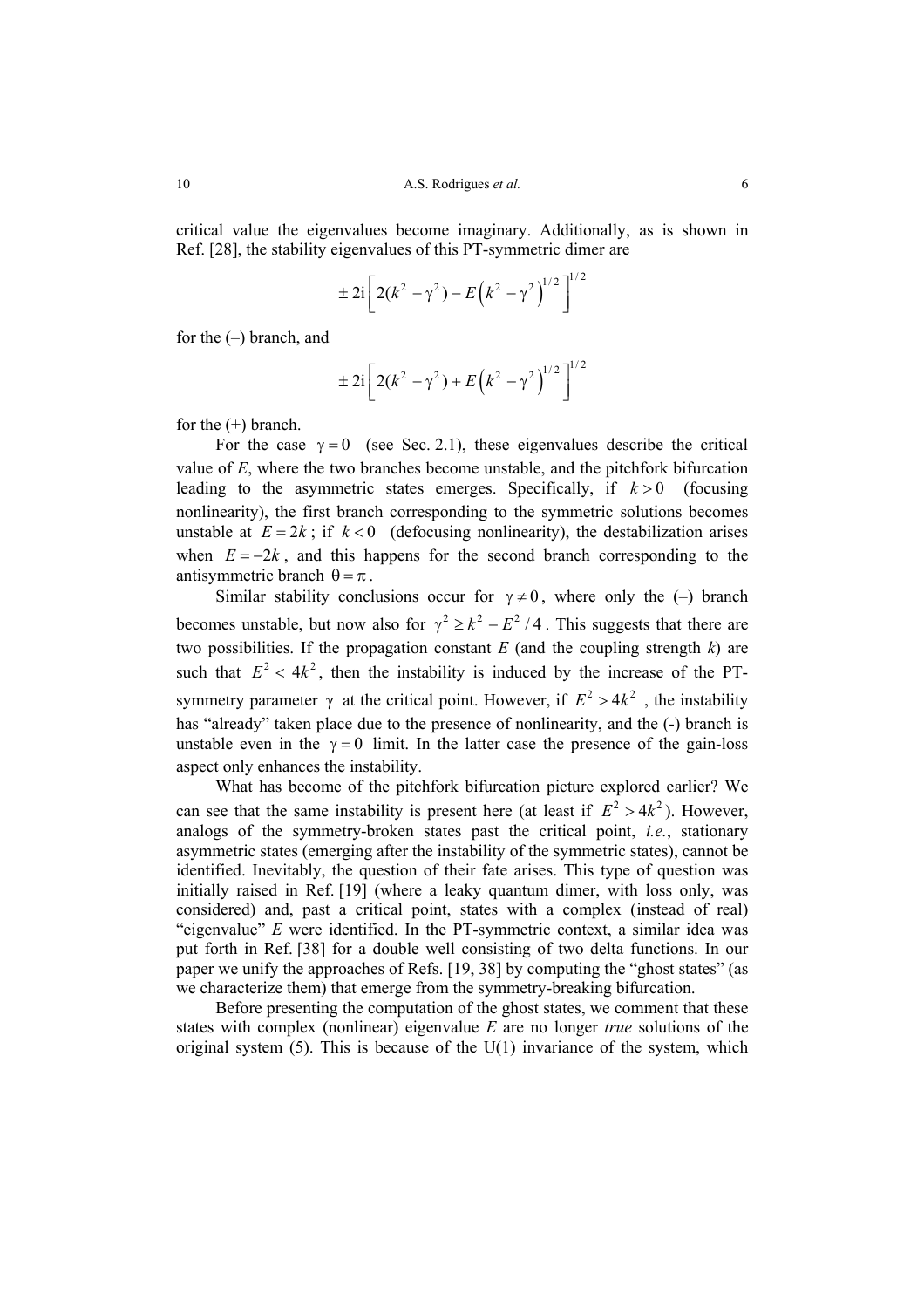only allows stationary solutions with real *E* [so that  $|\exp(i E t)|^2 = 1$ ]. When this symmetry is violated, the solutions may satisfy the stationary equations (6), but are only ghost states of the original dynamical system because they do not satisfy (5). Thus, at best one expects that the dynamics may stay close to the dynamics of these ghost states, especially during the evolution of the symmetry-breaking instability. We return to this topic later.

To identify these stationary solutions, we introduce polar coordinates  $E \to \exp(i \phi_F)$  and get

$$
EA\cos(\phi_E) = kB\cos\theta + A^3
$$
  
EB\cos(\phi\_E) = kA\cos\theta + B^3, (9)

$$
E \sin(\phi_E) = k \frac{B}{A} \sin \theta + \gamma,
$$
  
\n
$$
E \cos(\phi_E) = -k \frac{A}{B} \cos \theta - \gamma.
$$
\n(10)

To derive the asymmetric ( $A \neq B$ ) solutions, we rewrite these equations as

$$
\cos \theta = AB/k,
$$
  
\n
$$
\sin \theta = -\frac{2\gamma}{k} \frac{AB}{A^2 + B^2},
$$
\n(11)  
\n
$$
E \cos(\phi_E) = A^2 + B^2,
$$
\n(12)

$$
E\sin(\phi_E) = \gamma \frac{A^2 - B^2}{A^2 + B^2}.
$$
 (12)

Applying the identity  $\sin^2 \chi + \cos^2 \chi = 1$  to (11), we obtain a condition for the solution amplitudes, and the same identity applied to (12) yields the parameter *E*. These solutions exist *only* for  $\gamma^2 > k^2 - E^2/4$ . If  $E^2 > 4k^2$ , they exist for all values of  $\gamma$  (i.e., they have bifurcated "already" due to the nonlinearity). Also, these solutions terminate as  $\theta \rightarrow -\pi/2$ ,  $\phi_E \rightarrow \pi/2$ . In turn, this implies that in this limit both  $B$  and  $A$  vanish, with the ratio between them having the limit  $B/A \rightarrow (\gamma \pm \sqrt{\gamma^2 - k^2})/k$ . Thus, we have identified the disappearance point  $\gamma^2 = E^2 + k^2$  of these symmetry-broken solutions.

Finally, we discuss the disappearance of the two symmetric states at the critical point  $\gamma = k$ , which is the phase-transition point of the linear (and nonlinear) problem. We have shown that at this point the symmetry-broken states still exist, but that now they are only ghost states of the steady-state problem. From the point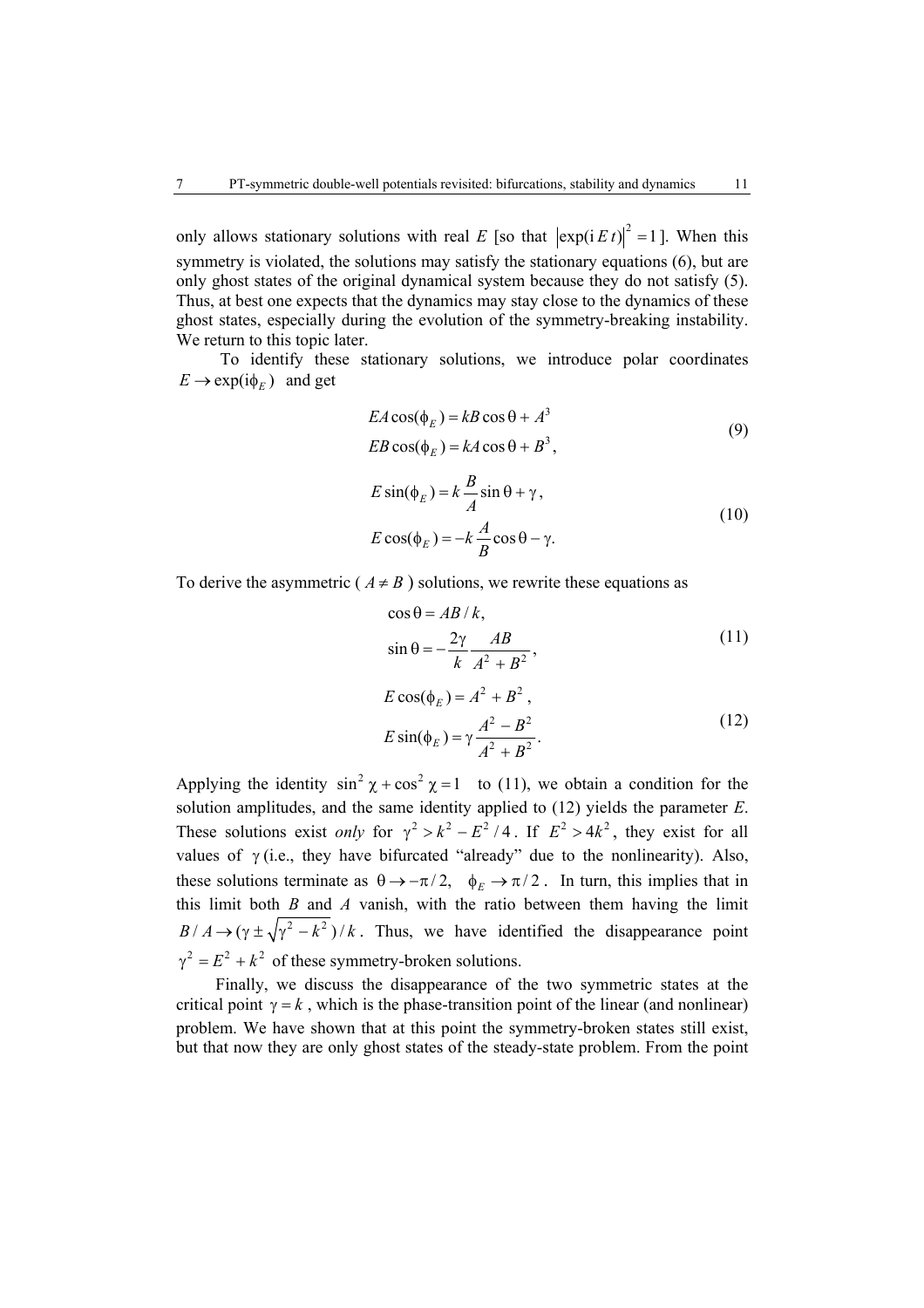of view of nonlinear theory, one may be content to find a saddle-center bifurcation at this point, which leads to the disappearance of these solutions as stationary states of the nonlinear problem. Yet, once again, when these solutions disappear (even in the normal form of such a bifurcation) this means that they appear somewhere else within the complex plane of solutions. In order to compare this result with the linear PT-symmetric case, where the eigenvalues collide, become complex, and continue to exist in the complex plane, we follow Ref. [38] and consider the analytic continuation of our solutions. In the PT-symmetric regime up to the critical point, the solutions are chosen so that  $u^*(x) = u(-x)$ . (This is a broader statement for a spatially distributed system; in our simpler dimer setting, we need only replace *x* by the subscript *1* and  $-x$  by the subscript *2*, or vice-versa.) Thus, to perform the analytic continuation, we use  $u_j^* = u_{3-j}$  in (5), which leads to (9–10), but in the first pair of equations  $A^3$  and  $B^3$  are replaced by  $A^2B$  and  $B^2 A$  The result is

$$
\xi = \frac{B}{A} = \frac{\gamma \pm \sqrt{\gamma^2 - k^2}}{k},
$$
  
\n
$$
A^4 = \frac{E^2 - \gamma^2 \left(\frac{1 - \xi^2}{1 + \xi^2}\right)^2}{\xi^2},
$$
  
\n
$$
E \sin(\Phi_E) = \gamma \frac{1 - \xi^2}{1 + \xi^2} = \pm \sqrt{\gamma^2 - k^2},
$$
  
\n
$$
\theta = -\pi/2.
$$
\n(14)

Note that the pitchfork symmetry-breaking branches also tend to this solution, as shown above in the expression for *B*/*A* in the limit of termination of the branch when  $\gamma^2 = E^2 + k^2$ . We have made an additional subtle assumption here, namely, that  $\theta_a + \theta_b = 0$ . We can obtain more general solutions without this assumption, but these do not appear to introduce new features to the problem.

The solutions stemming from the analytic continuation provide a complete description of the states of the system. We move from symmetric/antisymmetric states to asymmetric ones (which may be ghost states) through a pitchfork bifurcation, destabilizing the symmetric (antisymmetric) branch for a focusing (defocusing) nonlinearity. We terminate at the point of the linear PT phase transition, where the nonlinear eigenvalues of the symmetric branches collide and become complex, giving rise to an analytic continuation of our solutions in the complex plane. All solutions terminate at  $\gamma^2 = k^2 + E^2$ .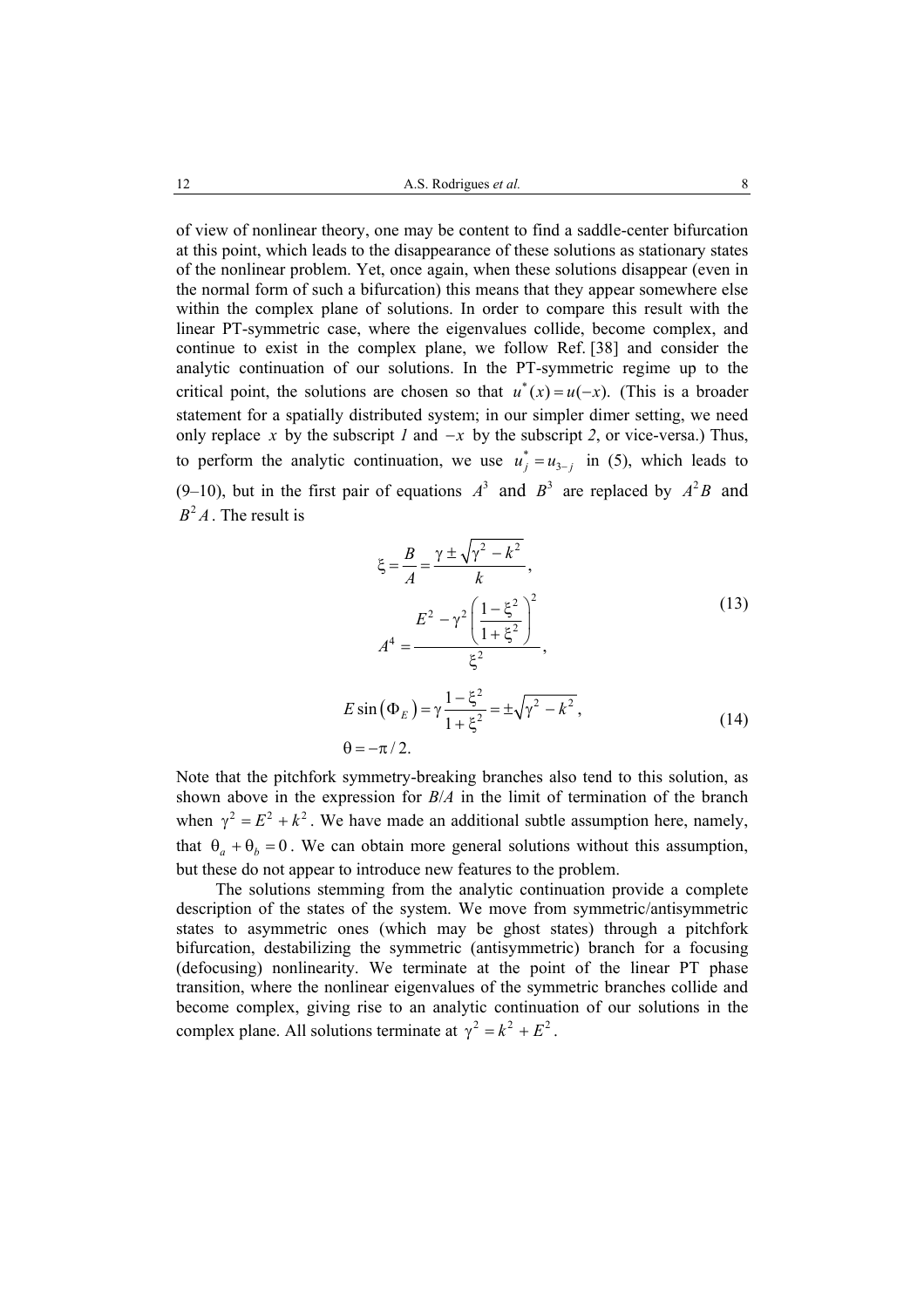# **3. FROM THE NLS EQUATION WITH A DOUBLE-WELL POTENTIAL TO THE DIMER**

The central problem of interest here is an NLS equation with a double-well potential,

$$
i u_t = L u + i V_{\text{PT}} u + |u|^2 u, \tag{15}
$$

where  $u_t = \partial u / \partial t$ . Here,  $u(x,t)$  is a complex field (which can represent the electric field envelope in optics or the macroscopic wavefunction in BECs);  $L = -(1/2)\partial_x^2 + V_{real}(x)$  is a linear Schrödinger operator containing a real, symmetric double-well potential  $V_{real}(x)$  (see, e.g., Refs. [5, 12]);  $iV_{PT}$  is a purely imaginary odd potential with  $V_{\text{PT}}(-x) = -V_{\text{PT}}(x)$ .

#### 3.1. TWO-MODE REDUCTION

In such settings two-mode approximations have been valuable tools for studying the statics, stability, and dynamics of the system (see rigorous justifications in Refs. [43-45]). However, we do not use a Galerkin truncation to the ground and excited eigenmodes  $\{u_0, u_1\}$  of the linear operator *L* with eigenvalues  $\omega_0$ ,  $\omega_1$  [12, 11, 43, 44, 45], but rather the rotated basis  $\{u_L, u_R\}$  [5, 46]

$$
u_L = (u_0 - u_1) / \sqrt{2}, \quad u_R = (u_0 + u_1) / \sqrt{2}.
$$
 (16)

The subscripts *L* and *R* denote the left and right well of  $V_{real}$ . Note that  $u_0$  and  $u_1$ (the ground- and first-excited state) are even and odd functions of *x* .

Following Ref. [46], we approximate the solution of (7) by the Galerkin expansion  $u(x,t) = c_L(t)u_L(x) + c_R(t)u_R(x)$ , where  $c_{L,R}$  are unknown timedependent coefficients. Substituting this ansatz into (7) and subsequently projecting on  $u_L$ ,  $u_R$ , we obtain the following equations for  $c_{L,R}$ .

$$
i\frac{dc_L}{dt} = \Omega c_L - \omega c_R + i\gamma_L c_L + \eta_L |c_L|^2 c_L,
$$
  
\n
$$
i\frac{dc_R}{dt} = \Omega c_R - \omega c_L + i\gamma_R c_R + \eta_R |c_R|^2 c_R,
$$
\n(17)

where  $\Omega = (\omega_0 + \omega_1)/2$  and  $\omega = (\omega_1 - \omega_0)/2$ . Also,  $\gamma_{L,R} = \int dx V_{PT}(x) u_{L,R}^2$ , and due to the parities of  $u_{0,1}$  and  $V_{PT}$  it follows that  $\gamma_L = -\gamma_R \equiv \gamma$ . To derive the system above we have assumed, in addition to the truncation itself, that the overlap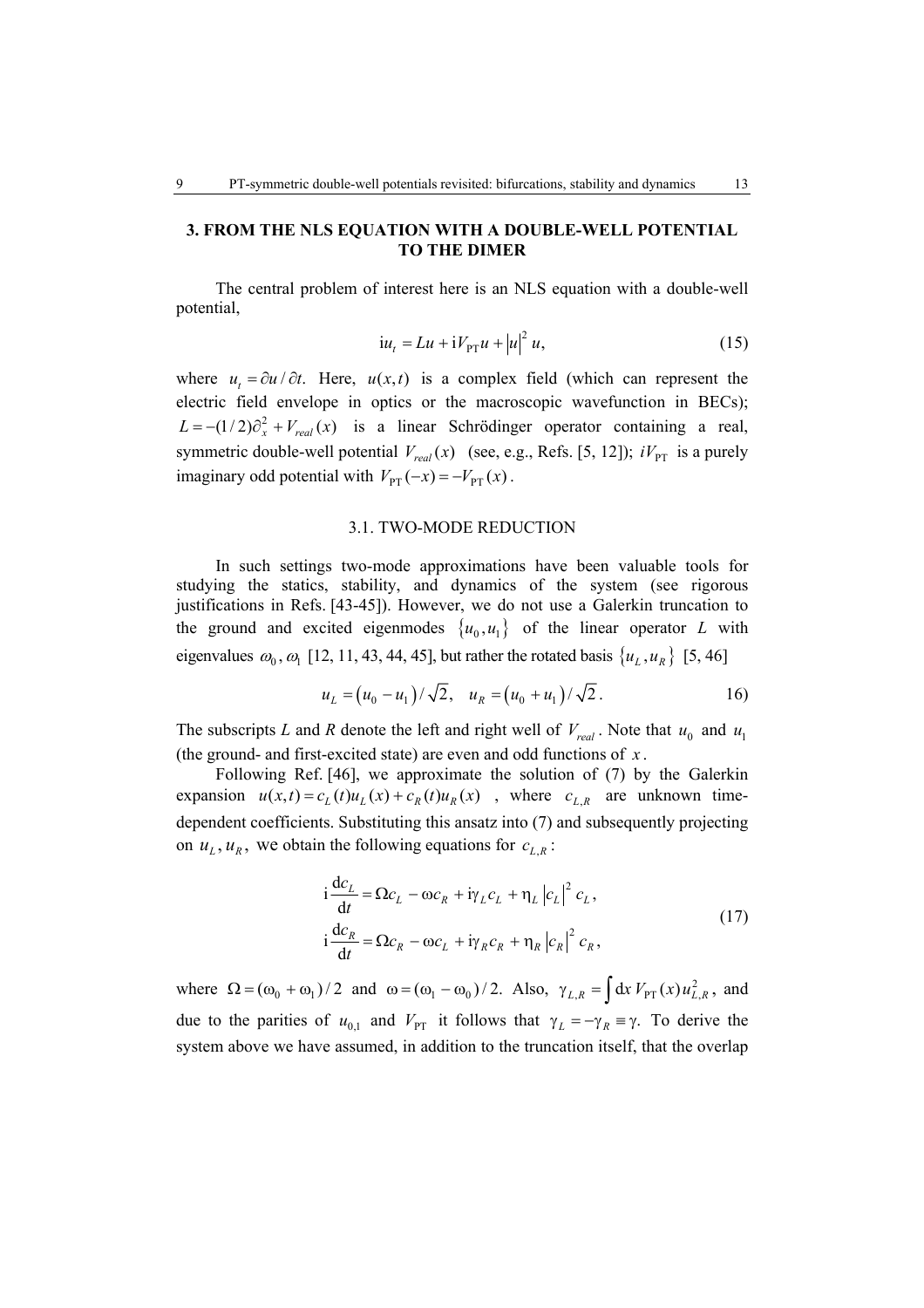integrals  $\int dx \Phi_L^2 \Phi_R^2$ ,  $\int dx \Phi_L^3 \Phi_R$ , and  $\int dx \Phi_R^3 \Phi_L$  are negligible in comparison to  $\eta_L = \int dx \Phi_L^4$  and  $\eta_R = \int dx \Phi_R^4$ . This approximation becomes better as the distance between the wells becomes larger because these three integrals depend exponentially on the separation between the wells because of the exponential decay of the bound states  $u_{L,R}(x)$ . *(Comparisons of these terms with the dominant terms*  $\eta_L$ ,  $\eta_R$  can be found in Ref. [46], which attests to the validity of this approximation.) Note that, as shown in Ref. [12], even the full model with these additional terms is analytically tractable. However, for our present purposes, this assumption considerably simplifies the analysis and helps to connect with the study of the PT-symmetric DNLS dimer. The equality  $\eta_L = \eta_R \equiv \eta$  mirrors the symmetric nature of  $V_{real}(x)$ , while  $\gamma_L = -\gamma_R = \gamma$ , mirrors the antisymmetric nature of  $V_{\text{PT}}(x)$ .

We now consider solutions to (9) of the form

$$
c_{L,R}(t) = \eta^{-1/2} C_{L,R} \exp(-i\mu t), \qquad (18)
$$

where  $C_{L,R}$  are unknown constant amplitudes and  $\mu$  is the propagation constant (chemical potential in BECs). The prefactor  $\eta^{-1/2}$  is used to rescale the term in front of the nonlinearity. Substituting this ansatz into (9) and using  $E = \mu - \Omega$  as the (nonlinear) eigenvalue, we find that  $C_{LR}$  satisfy precisely the stationary equations for the DNLS PT-symmetric dimer

$$
EC_L = kC_R + |C_L|^2 C_L + i\gamma C_L,
$$
  
\n
$$
EC_R = kC_L + |C_R|^2 C_R - i\gamma C_R,
$$
\n(19)

where we have used the notation  $-\omega = k$ .

To further justify our assumptions regarding the overlap integrals, we note that for the Hamiltonian case of  $\gamma = 0$ , the symmetry breaking is predicted to occur  $E = u - \Omega = 2k = -2\omega$  for the focusing nonlinearity case and at  $\mu - \Omega = -2k = 2\omega$  for the defocusing one. This implies a bifurcation at  $\mu = (3\omega_0 - \omega_1)/2$  in the focusing case and at  $\mu = (3\omega_1 - \omega_0)/2$  in the defocusing case. The corresponding predictions for the bifurcations induced by nonlinearity for (15) are  $\mu = \omega_0 - A_0 (\omega_1 - \omega_0)/(3B - A_0)$  for the focusing case, while the critical  $\mu$  for the defocusing one is  $\mu = \omega_0 + 3B(\omega_1 - \omega_0)/(3B - A_1)$  [12]. In these expressions  $A_0 = \int dx u_0^4$ ,  $A_1 = \int dx u_1^4$ , while  $B = \int dx u_0^2 u_1^2$ . Hence, it is clear that the approximation for the overlap integrals made above is tantamount to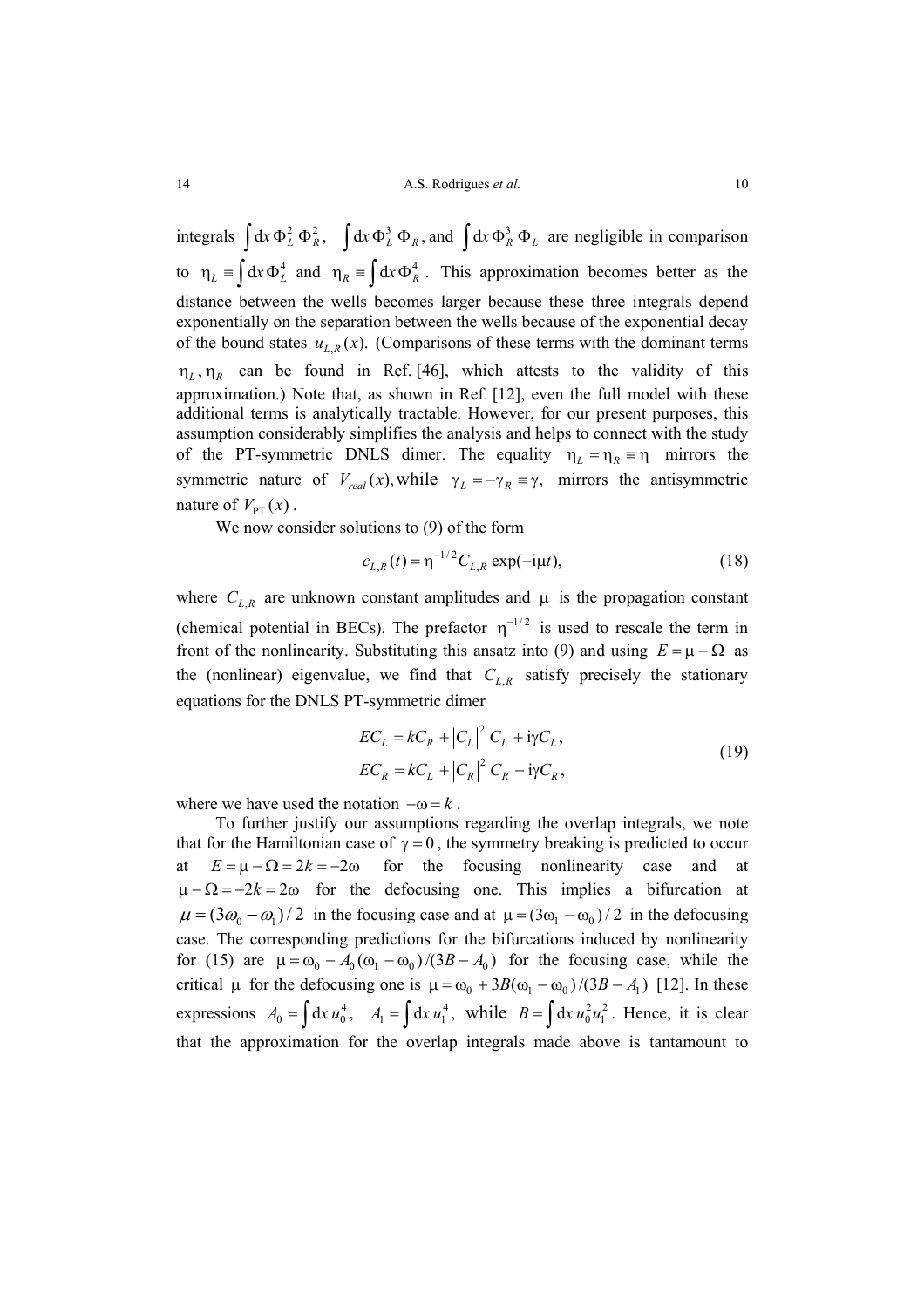$A_0 = A_1 = B$  because in that case the two expressions (the one from the dimer and the one from the exact two-mode reduction) coincide, showing that this is a reasonable approximation and that it trades a simple prediction for the critical points, which can be quantified just by knowing the eigenvalues of the underlying linear problem, for a small loss of accuracy in the result. This is the approximation that we use for the full problem.

#### 3.2. DIRECT SIMULATIONS *VERSUS* ANALYTICAL APPROXIMATIONS

Having reduced (15) to the simple dimer model of (19), we now use the results of Sec. 2 to study the bifurcations of our PT-symmetric NLS model. To make connections between our work and earlier papers on double-well potentials, we use the same form of the double-well potential that was used in Refs. [12, 46]. It should, however, be evident from the exposition above that our basic phenomenology and corresponding conclusions will be quite general. In particular, we consider a potential of the form  $V(x) = V_{real}(x) + iV_{PT}(x)$ , where

$$
V_{real}(x) = \frac{1}{2} \Omega_{tr}^2 x^2 + V_0 \sec h^2 \left(\frac{x}{w}\right),
$$
  

$$
V_{PT}(x) = \epsilon x \exp\left(-\frac{x^2}{2}\right).
$$
 (20)

The real (even) potential  $V_{real}(x)$  consists of a parabolic trap of strength  $\Omega_{tr}$  and a localized barrier potential of strength  $V_0$  and width *w*, which has a standard double-well structure (that is easily achievable, e.g., in atomic BECs). The imaginary potential  $V_{PT}(x)$  of strength  $\varepsilon$  has a prototypical antisymmetric gainloss profile [42]. Hereafter, we fix the parameters of  $V_{real}$  to be  $\Omega_{tr} = 0.1$ ,  $V_0 = 1$  and  $w = 0.5$ , which yields the two lowest eigenvalues of the potential as  $\omega_0 = 0.13282$  and  $\omega_1 = 0.15571$ . This imposes a tunneling strength between the wells of  $k = -0.01145$ .

There are now two possible paths to follow, both of which yield the symmetry-breaking pitchfork bifurcation, as indicated above. The first involves increasing the propagation constant  $\mu$  (and hence the dimer eigenvalue  $E$ ), thus increasing the strength of the nonlinearity. The second involves increasing the PTsymmetric potential parameter ε (and hence the corresponding dimer parameter γ). Both of these paths will yield the pitchfork bifurcation when  $γ<sup>2</sup> = k<sup>2</sup> – E<sup>2</sup> / 4$ if the nonlinearity is sufficiently weak (namely,  $E^2 < 4k^2$ ). However, only the latter path, which we follow below, exhibits the PT -symmetry-breaking phase transition when  $\gamma = \pm k$ .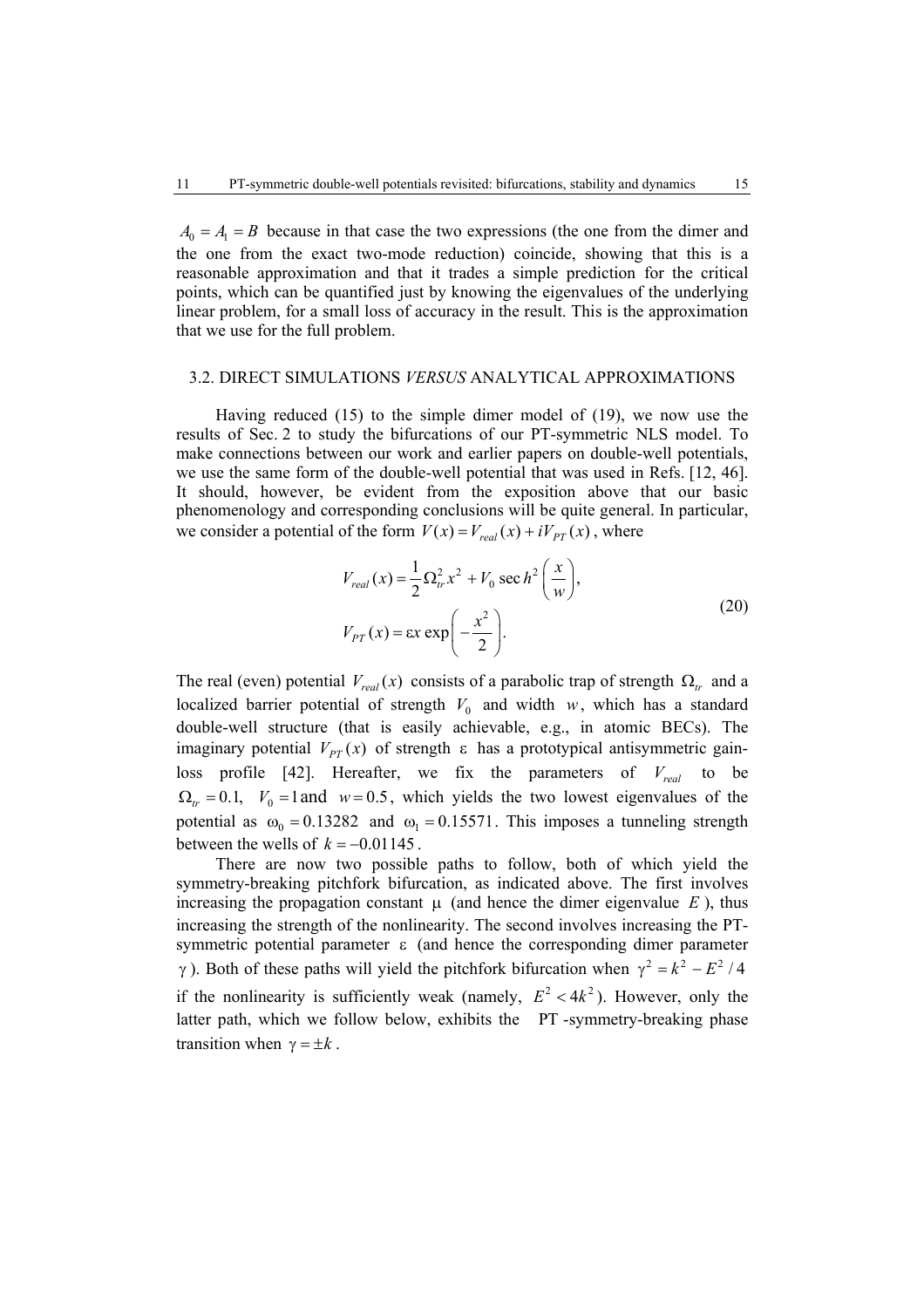In Fig. 1 we show the bifurcation diagram  $N = N(\gamma)$ , where  $N = \int_{-\infty}^{\infty} dx |u|^2$ represents the energy in optics (number of atoms in BECs). The figure compares the full PDE model with the PT-symmetric dimer model, where the real part of the chemical potential is chosen to be  $\mu = 0.16$ . This choice of  $\mu$  is justified by the requirement to be sufficiently close to the linear eigenvalues so that the two-mode picture is valid. Given the defocusing nature of the nonlinearity used,  $\mu > \omega_1$ . A focusing variant of the problem was studied in Ref. [38]; based on our comments in the previous sections, it is easy to adapt the results below (upon the exchange of the antisymmetric branch with the symmetric branch as the parent branch in the pitchfork bifurcation).



Fig. 1 – (Color online). Top panel: Bifurcation diagram  $N = N(\gamma)$ . The thin lines are the predictions of the two-mode analysis (the solid line denotes a linearly stable branch, while the dashed line depicts a linearly unstable one). The thick lines represent the full PDE analog (with the same s tability designation). Bottom panel: Bifurcation diagram  $\mu_I = \mu_I(\gamma)$ . The emergence of the ghost branches is shown as a supercritical pitchfork bifurcation in these variables. Once again, a comparison to the two-mode picture is given;  $\mu_l$  is computed according to the last equation

of (12), leading to 
$$
\mu_I = \pm \gamma \sqrt{(\mu - \Omega)^2 + 4\gamma^2 - 4k^2 / \sqrt{(\mu - \Omega)^2 + 4\gamma^2}}
$$
.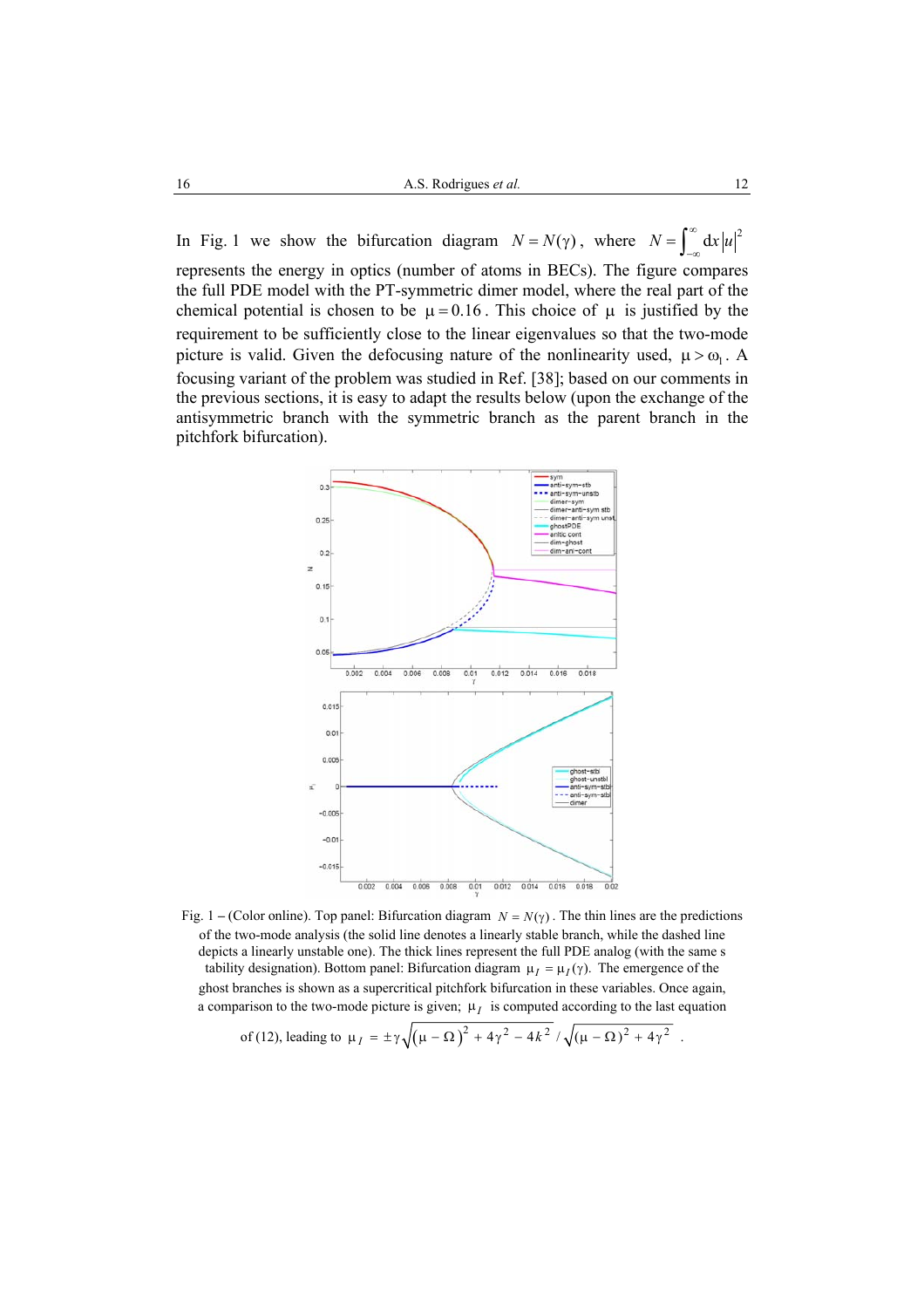There is a good agreement between the full PDE model and the DNLS dimer results despite the multiple approximations employed (from the original PDE to the two-mode system and then from the two-mode system to the dimer). The main features of the bifurcation diagram are as follows. For small values of  $\gamma$  there are only two states with real chemical potential corresponding to the symmetric and antisymmetric ones for  $\gamma = 0$ . These states are the top and the bottom one, respectively, coming from the limiting value  $\gamma = 0$ . As we approach the PT phase transition (by increasing  $\gamma$ ), the symmetric branch develops an antisymmetric imaginary part (see top left panel of Fig. 2).



Fig. 2 – (Color online). Real and imaginary parts of the states with real (nonlinear) eigenvalues or equivalently real chemical potential. The left panel presents the real and imaginary parts of the states and their square modulus, while the right panel presents their corresponding eigenvalues of the linearization. The top panel is for the symmetric state, while the bottom is for the antisymmetric state. Both profiles are for the value of  $\gamma = 0.0100$  for which the antisymmetric state is unstable. The two-mode prediction for the relevant instability eigenvalue is indicated by stars.

Conversely, the antisymmetric branch develops a symmetric imaginary part (see bottom left panel of Fig. 2). At the critical point the two waveforms are a  $\pi/2$ rotation of one another; thus, they are functionally equivalent in our  $U(1)$ -invariant setting. These branches collide and disappear in the saddle-center bifurcation,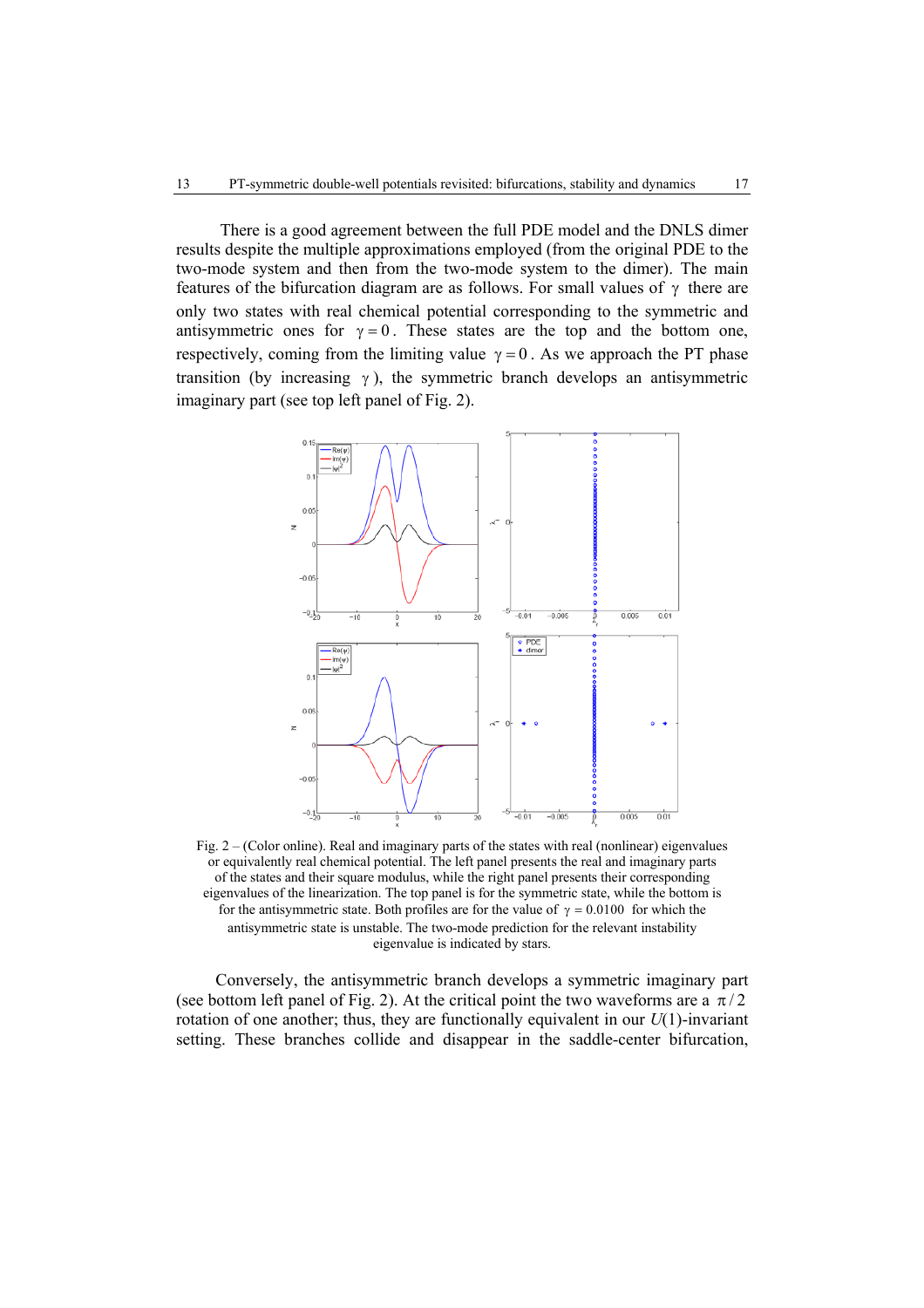which is the nonlinear analog of the PT symmetry-breaking phase transition. The critical point for this transition is found to be at  $0.01160 \pm 0.00005$  from the PDE, while it is at 0.01145 in the PT-symmetric dimer picture. Before this collision occurs, the antisymmetric state becomes unstable (turning into the saddle of the saddle-center bifurcation) at the critical point  $\gamma = 0.0083 = \sqrt{k^2 - E^2/4}$ . The corresponding symmetry-breaking bifurcation for the PDE occurs at  $\gamma = 0.00888$ . The result of this symmetry breaking in a purely nonlinear (non- PT symmetric) setting would have been the bifurcation of asymmetric states.

Asymmetric states arise as well, but these are the *ghost states* discussed above. These have been computed numerically and are shown in the top left panel of Fig. 3. A prototypical characteristic of these states, shown in the bottom panel of Fig. 1, is the imaginary part  $\mu_l$  of the chemical potential  $\mu$  of these states, which clearly demonstrates the pitchfork character of the bifurcation.



Fig. 3 – (Color online). Same as Fig. 2, but now the two states have an imaginary part in their chemical potential. The top panel corresponds to the profile (left) and the spectral plane of eigenvalues (right) for the ghost state stemming from the bifurcation given again at  $\gamma = 0.0100$ . The bottom panels, which closely resemble to the top ones, are for the state stemming from the analytic continuation computed for  $\gamma = 0.0150$ .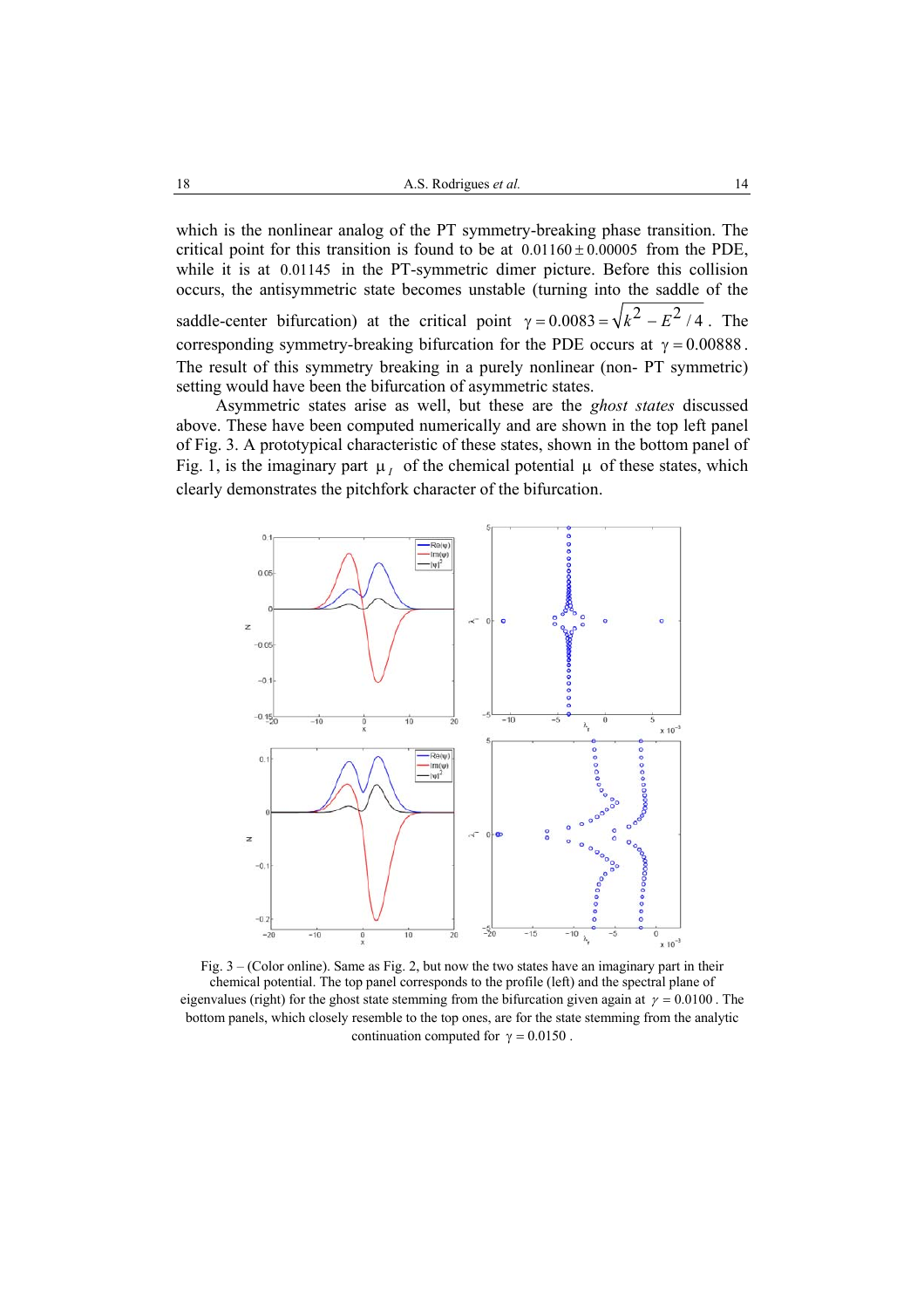The parameter  $\mu$ <sub>*I*</sub> is self-consistently computed as follows. Recall that stationary solutions of (15), including the ghost solutions of complex  $\mu$ , are governed by

$$
\mu u = Lu + iV_{PT}u + |u|^2 u,\tag{21}
$$

while the conjugate equation reads

$$
\mu^* u^* = L u^* - i V_{\text{PT}} u^* + |u|^2 u^*.
$$
 (22)

Then, multiplying (21) by  $u^*$  and (22) by  $u$ , integrating, and subtracting the second equation from the first, we obtain the self-consistency condition for the imaginary part  $\mu$ <sup>*I*</sup> of the chemical potential:

$$
\mu_{I} = \frac{\int_{-\infty}^{\infty} dx V_{PT} |u|^2}{\int_{-\infty}^{\infty} dx |u|^2}.
$$
 (23)

This parameter corresponds to  $E \sin (\phi_E)$  in the case of the dimer; that is, there is a direct analogy between (23) with (12), which becomes evident upon using the two-mode ansatz and the fact that  $\gamma = \int dx V_{PT}(x) u_L^2$ . In this variable  $\mu_I$  one can directly recognize the pitchfork nature of the bifurcation at  $\gamma = 0.00888$  and the ghost nature of these states. In fact, only one of these is expected to survive (the one with positive  $\mu_I$ , which leads to growth and is denoted in bold), while the one with negative  $\mu$ <sub>*I*</sub> decays and is not be observed in direct numerical simulations. These symmetry-broken states are mirror images of one another, but only one has the large amplitude at the "right" side (for  $x > 0$ , where there is indeed gain) (see the top panel of Fig. 3). The other state has the large amplitude at the "wrong" side (i.e., for  $x < 0$ , where there is loss).

The ghost states continue to exist past the critical point  $\gamma = \pm k$  (as they are not subject to a bifurcation at that critical point). However, the other question is what becomes of the saddle and the center states (the former antisymmetric and former symmetric one) past the critical point of the PT phase transition. Following the suggestion of Ref. [38] and the fact that it is possible to require for both of the states with real  $\mu$  (existing prior to the PT phase transition) that  $u^*(x) = u(-x)$ , we *enforce* this condition for  $\gamma > k$ . This provides for the original model an *analytic continuation* that is nonlocal in a highly nontrivial way; the steady-state equations read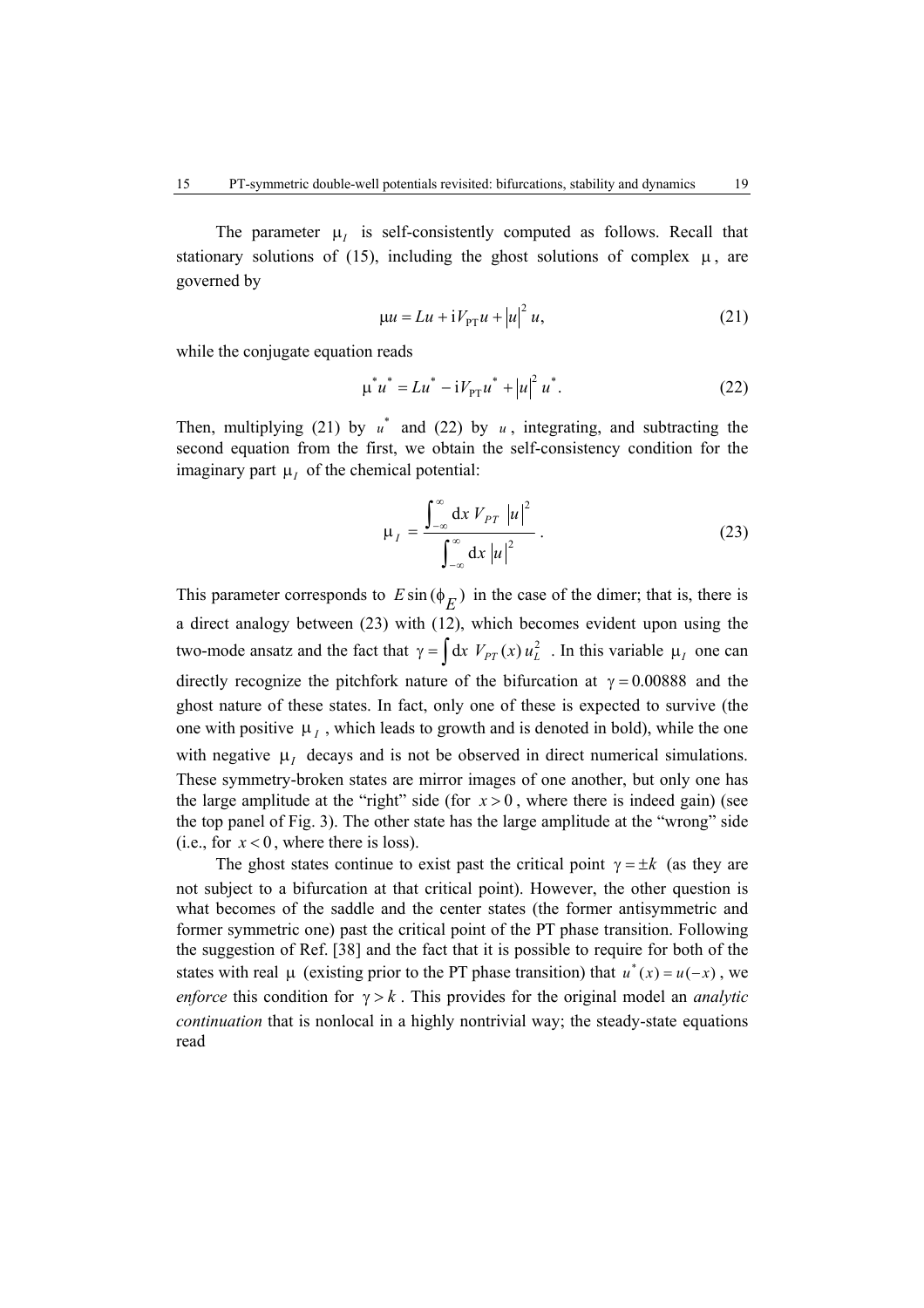$$
\mu u(x) = Lu(x) + iV_{VP}(x)u(x) + u^{2}(x)u(-x),
$$
\n(24)

and there is cross talk of the field value at *x* and  $-x$  within the nonlinear term. These states *fall back* on the original states for  $\gamma < k$ , but also provide their analytic continuation past this point. Interestingly, in this case, a new inner product is used to compute the energy (atom number) *N*. Given the substitution above, the energy now becomes  $N = \int_{-\infty}^{\infty} dx u(x) u(-x)$  (see also the review [2]). Also, from (23) we obtain

$$
\mu_I = \frac{\int_{-\infty}^{\infty} dx V_{PT} u(x) u(-x)}{\int_{-\infty}^{\infty} dx u(x) u(-x)}.
$$
 (25)

The theoretical dimer predictions for the ghost branch and for the analytic continuation branch are also shown in terms of *N* as a function of  $\gamma$  in Fig. 1. In the former case of the ghost states, the normalized (based on the scaling transformation) norm is tantamount to  $(A^2 + B^2)/\eta_L \equiv (\mu - \Omega)/\eta_L$ , which is a horizontal line shown in Fig. 1 bifurcating off of the theoretical point of  $\gamma = 0.0083$ . On the other hand, for the latter case of the analytic continuation states, we have  $N = \int dx u(x) u(-x) = 2c_L c_R = 2AB/\eta_L = 2(\mu - \Omega)/\eta_L$ . While there is a slight decay of *N* in the PDE for both states, the result is close to the theoretical prediction of the dimer model. A similar weak dependence of a quantity similar to *N* on  $\gamma$  was observed in the focusing case [38].

Detailed examples of all branches are shown in Figs. 2–3. As described above, the symmetric branch shows a symmetric real part and an antisymmetric imaginary part, while the opposite occurs for the antisymmetric branch. Both branches are stable; up to the critical point no eigenvalues with positive real part arise. At that point, in the case of the antisymmetric branch, a pair of imaginary eigenvalues moves to the real axis (as shown in the bottom right panel of Fig. 2). The variation of the maximum real part of the eigenvalues of the antisymmetric branch as a function of  $\gamma$  is shown in Fig. 4. In both of the above panels the comparison with the analytical approximation given by  $\lambda = \pm 2i \left[ 2(k^2 - \gamma^2) - E(k^2 - \gamma^2) \right]^{1/2}$  is provided, which gives a measure of the

agreement with the two-mode discrete picture.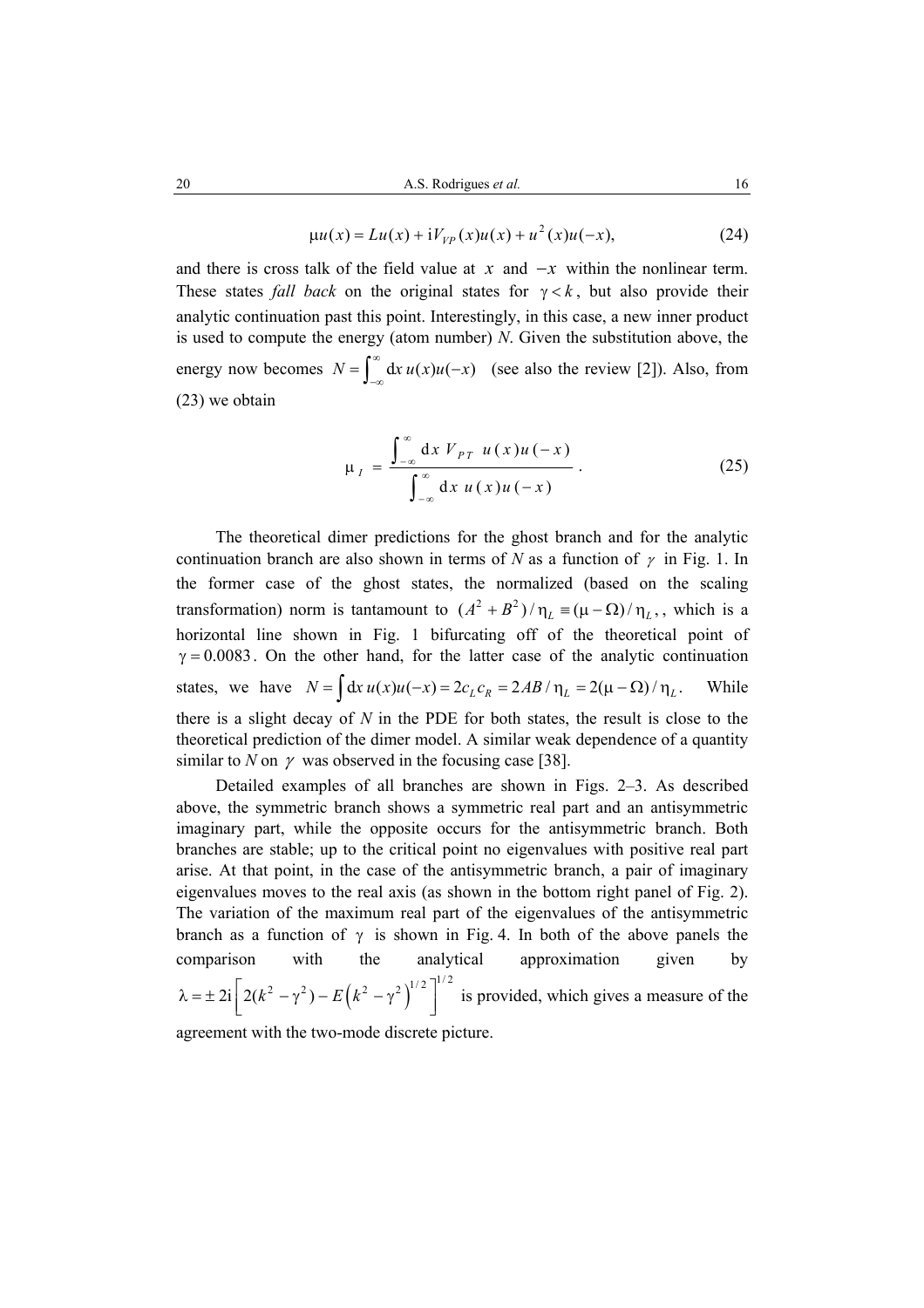

Fig. 4 – (Color online). Maximum value of the real part of the eigenvalues as a function of  $\gamma$ for the antisymmetric state. The instability sets in at  $\gamma = 0.00888$ ; for comparison, the corresponding eigenvalue is also evaluated from the dimer reduction.

The eigenvalues of the ghost state that emerges from the supercritical pitchfork bifurcation are shown in the top right panel of Fig. 3. Here, the solution is unstable too, due to a positive real eigenvalue. Importantly, one also sees here a shift of neutrally stable eigenvalues to the left-half plane, where they lead to decaying excitations. This spectral picture is valid for the branch of positive  $\mu$ <sup>*I*</sup>. It should nevertheless be recalled that this stability analysis is not of direct use as these states are *not* stationary, and the existence of positive  $\mu$ <sub>I</sub> leads to an amplitude that grows in time. Similar conclusions can be drawn for the states resulting from the analytic continuation of the model. These states are presented in the bottom panel of Fig. 3; these states structurally resemble the ghost states, particularly in the profile of the square moduli. Although the model used to compute the latter is different and involves the nonlinearity  $u^2(x)u(-x)$ , both states have nonzero (positive in this case)  $\mu$ <sub>*I*</sub>, and both terminate at the same critical point as  $\gamma$  is increased in the two-mode analysis. This structural proximity of the profiles of the top and the bottom panel of Fig. 3 can be interpreted as a byproduct of the predicted proximity for large  $\gamma$  in the two-mode picture.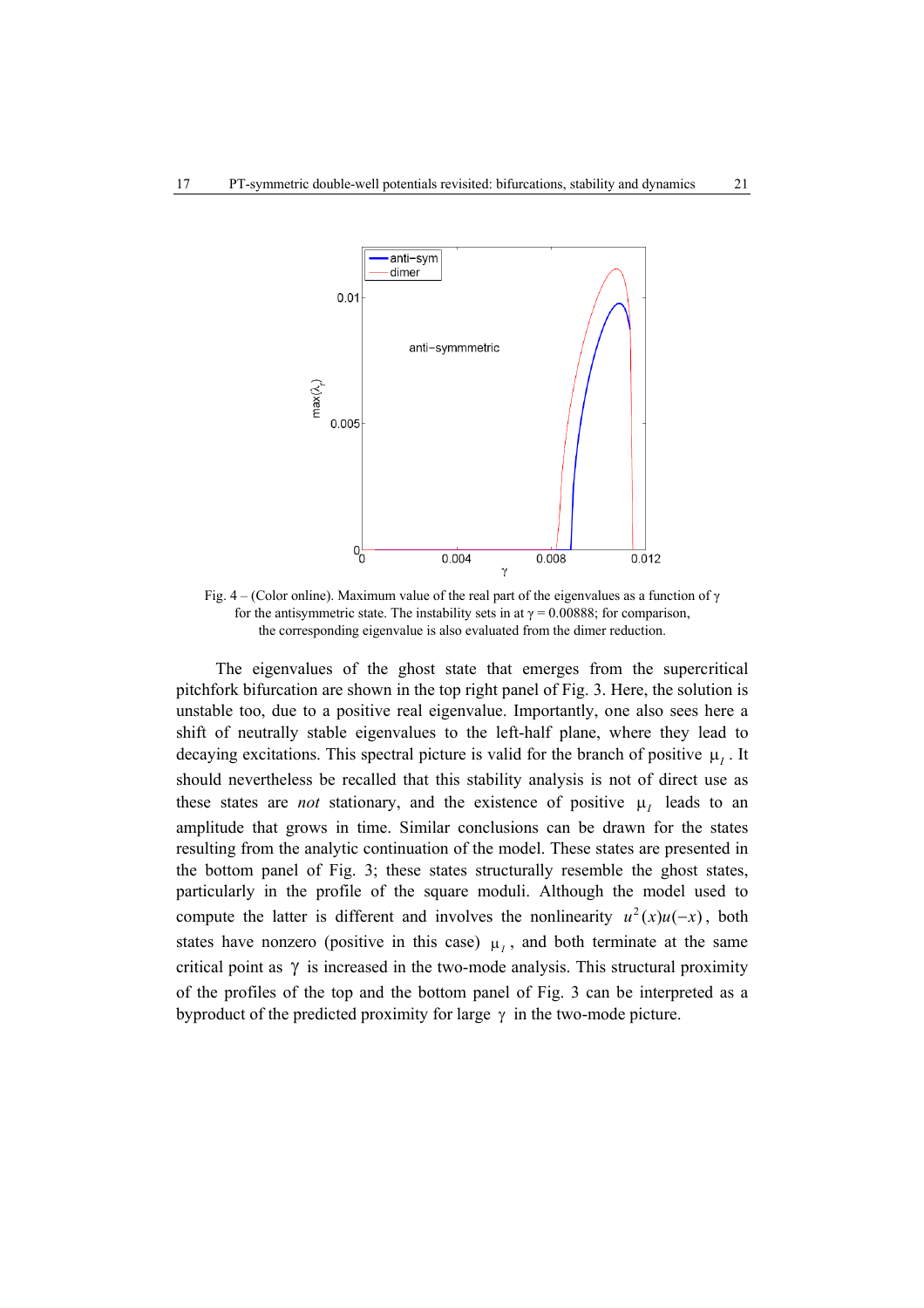Finally, we studied the dynamics of the states by means of direct numerical simulations. Prior to the critical point, we examined the dynamical evolution of the instability of the antisymmetric state, as shown in Fig. 5 for  $\gamma = 0.01090$ . The top left panel illustrates a short time scale over which the mode becomes unstable. Note that the evolution of the antisymmetric mode between  $t = 400$  and  $t = 500$ closely emulates the growth of the ghost mode between  $t = 0$  and  $t = 100$ . Its instability appears to follow the growth of the corresponding ghost mode, which is shown in the bottom left panel of Fig. 5. For longer time scales, the ghost mode itself becomes unstable and approaches another ghost state of the type that has been illustrated in Refs. [42, 47] (see the bottom right panel of Fig. 5). The latter state involves a dark soliton that has migrated to one of the wells of the doublewell potential, accompanied by a growth of the amplitude and the width of the solution. Unfortunately, this type of state is intractable within the two-mode picture (as the latter does not allow for the possibility of intra-well dynamics). In the same way, the antisymmetric state, after transiting through its corresponding (for the same  $\gamma$ ) ghost state, follows the instability and fate of the ghost state by forming for longer times the same tilted dark-soliton dynamical structure (see the top right panel of Fig. 5).

Having considered the dynamical instability prior to the PT phase transition critical point, we now turn to the dynamics of various states past the latter point of  $\gamma = 0.01160$ . Above the critical point (and, in particular, for  $\gamma = 0.0150$ ) we performed the evolution of three different initial waveforms. The first initialization (whose evolution is shown in the left panel of Fig. 6) used the symmetric solution as obtained for a smaller value of  $\gamma$ , namely for  $\gamma = 0.0100$ , to examine the outcome of the "standard" waveforms past the PT-phase-transition point which leads to the termination of their existence. This dynamics illustrated a phenomenology similar to that shown earlier in Fig. 5. The initial growth stage was finally succeeded by the formation of a robust dark soliton on the left well of the potential. A similar evolution shown in the right panel of the figure was observed for the case of the ghost state with  $\gamma = 0.0150$ . We also performed a similar computation initialized with the result of the analytic continuation and a similar integration result was obtained (not shown). We conclude that past the critical point of the PT phase transition, the dynamics is typically attracted to dark soliton ghost states, which reside within the lossy well (and can thus not be captured by our two-mode picture).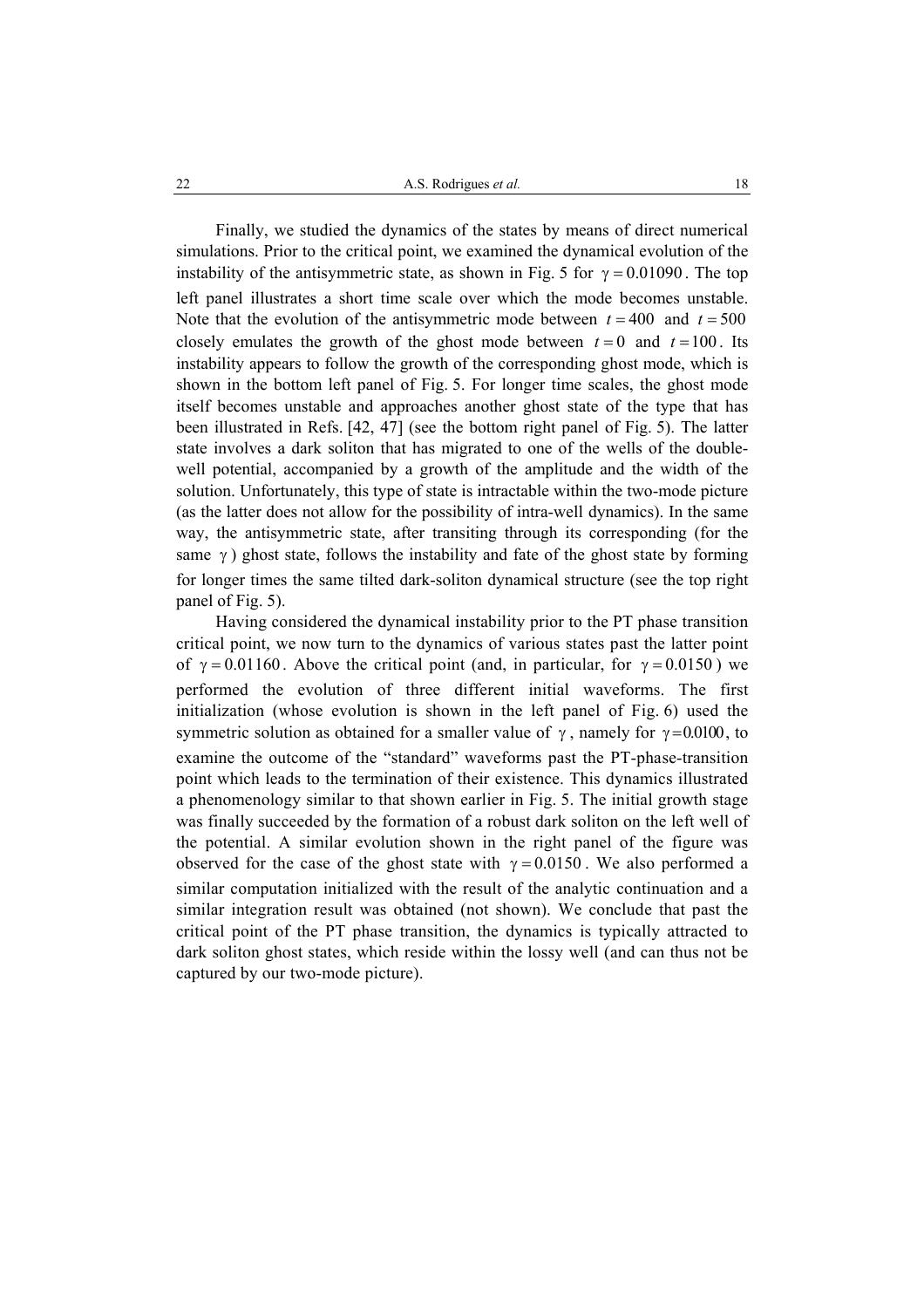

Fig. 5 – (Color online). Contour plots showing the space-time evolution of the density  $|u(x,t)|^2$  (for  $\gamma = 0.01090$ ). The top panels show the evolution of the antisymmetric state, illustrating its dynamical destabilization, and the bottom panels show the evolution of the ghost state. (Note the different time scales between the panels.) The left panels show early stages of the evolution (initial destabilization between  $t = 0$  and  $t = 400$  for the antisymmetric state and then growth from  $t = 400$  to  $t = 500$ ). The initial stage only shows the growth in the case of the ghost state enabled by positive  $\mu_I$ . The

right panels show the late stages of the evolution where dynamics, intractable within the two-mode model, develop. This evolution involves a dark-soliton state nucleated within the left well, similar to what was observed in Refs. [42,47].



Fig. 6 – (Color online). Left panel: Space-time evolution of an exact solution of the symmetric branch obtained for  $\gamma = 0.0100$ , when initialized in (15) for  $\gamma = 0.0150$ , *i.e.*, past the critical point of the transition, where the symmetric branch no longer exists. Right panel: Evolution of the exact ghost state obtained for  $\gamma = 0.0150$ .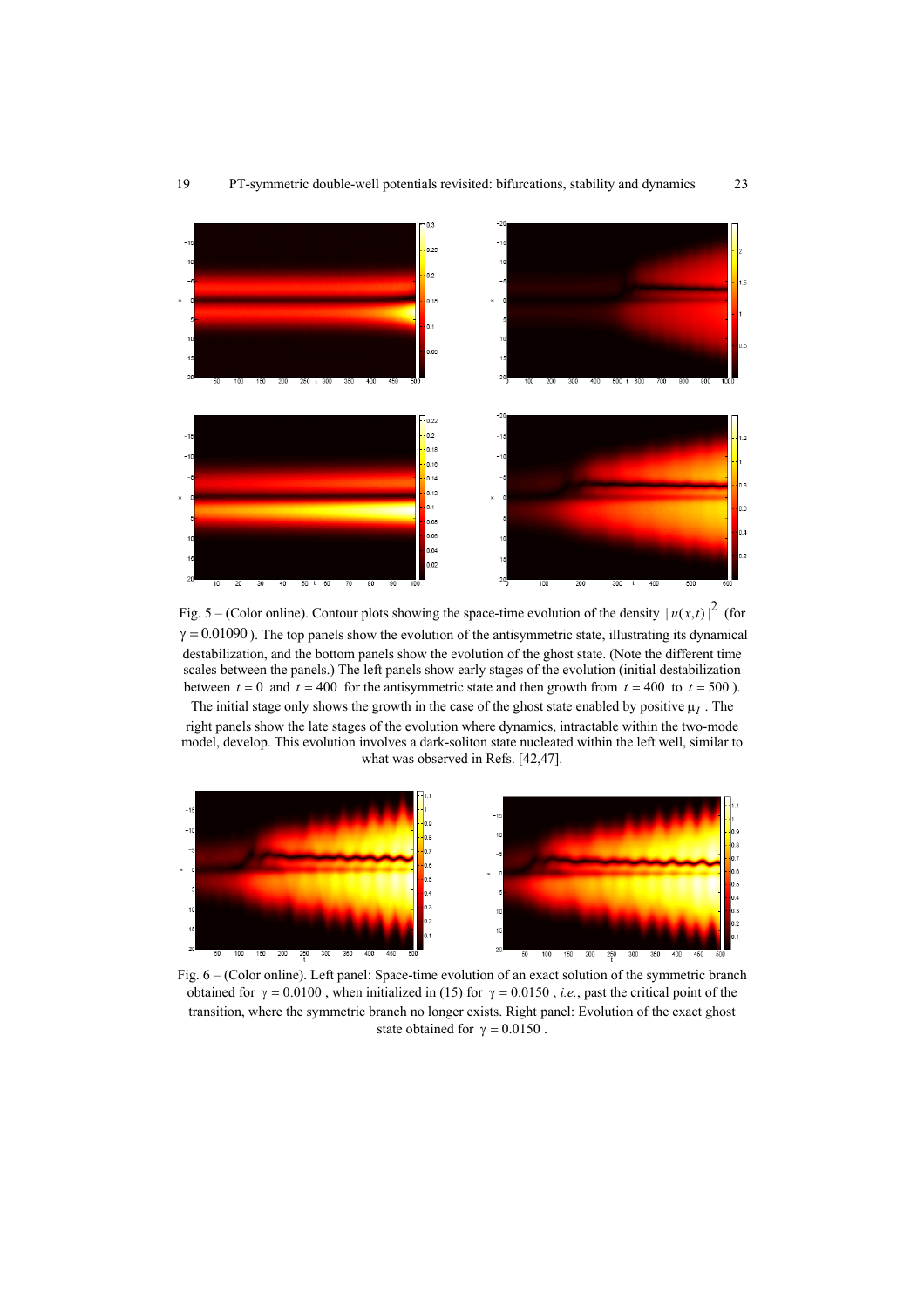### **4. CONCLUSIONS AND OUTLOOK**

In this paper we have used analytical and numerical methods to revisit the problem of a PT-symmetric double-well potential. We used a particular form for the symmetric real part and the antisymmetric (PT-symmetric) imaginary part of the potential, but we indicated that the specific choice of the potential is inconsequential. In fact, given the double-well structure and a suitable choice of parameters (such as the chemical potential, *i.e.*, the strength of the nonlinearity), one can reduce the problem to a two-mode regime. In that setting a reduction can be made explicit (and its assumptions/transformations can be suitably formulated) from the original PDE problem (the nonlinear Schrödinger model with a PT-symmetric double-well potential) to the simpler and analytically tractable dimer setting.

In the latter, we have shown that all characteristics of the system become transparent and we have identified the symmetric and antisymmetric states and their nonlinear continuation. We have quantified the pitchfork bifurcation, formerly leading to asymmetric states due to nonlinearity, and presently leading to ghost states due to PT-symmetry. We have explicitly obtained and monitored the daughter states of this bifurcation and their role in the dynamics, even though they are not exact solutions. We computed the PT phase transition (or simply the saddlecenter bifurcation) of the two fundamental branches. Finally, the analytic continuation of the system past this critical point, with its unusual "nonlocal" (at least at the PDE level) cross talk of x and  $-x$ , was formulated. In all of the above, the analytics performed in the framework of the two-mode approximation remain invariably a reasonable approximation to the full original system and the numerical computations therein.

The above analysis gives a fundamental picture for the combined existence and interplay of nonlinearity, effective discreteness (through the double-well potential) and PT-symmetry. However, there are numerous directions for interesting generalizations of this work. One of these would be to consider the more complicated "oligomer" configurations of Ref. [28]; namely, the trimers and quadrimers (for the latter, see also Ref. [48] and even the plaquette twodimensional building blocks of Ref. [49]). Another aspect that has emerged both here and in the context of Ref. [47] is to investigate the dynamics of the asymmetric states in which a dark soliton emerges and localizes within the lossy region. These are ghost states of the full PDE model; as we indicated, they cannot be captured by the two-mode approximation. These ghost states deserve a systematic investigation and classification. Generalizing to higher-dimensional settings, and introducing topologically charged states such as vortices [42, 47] would also be worth exploring. These topics are presently under study and results will be reported in future publications.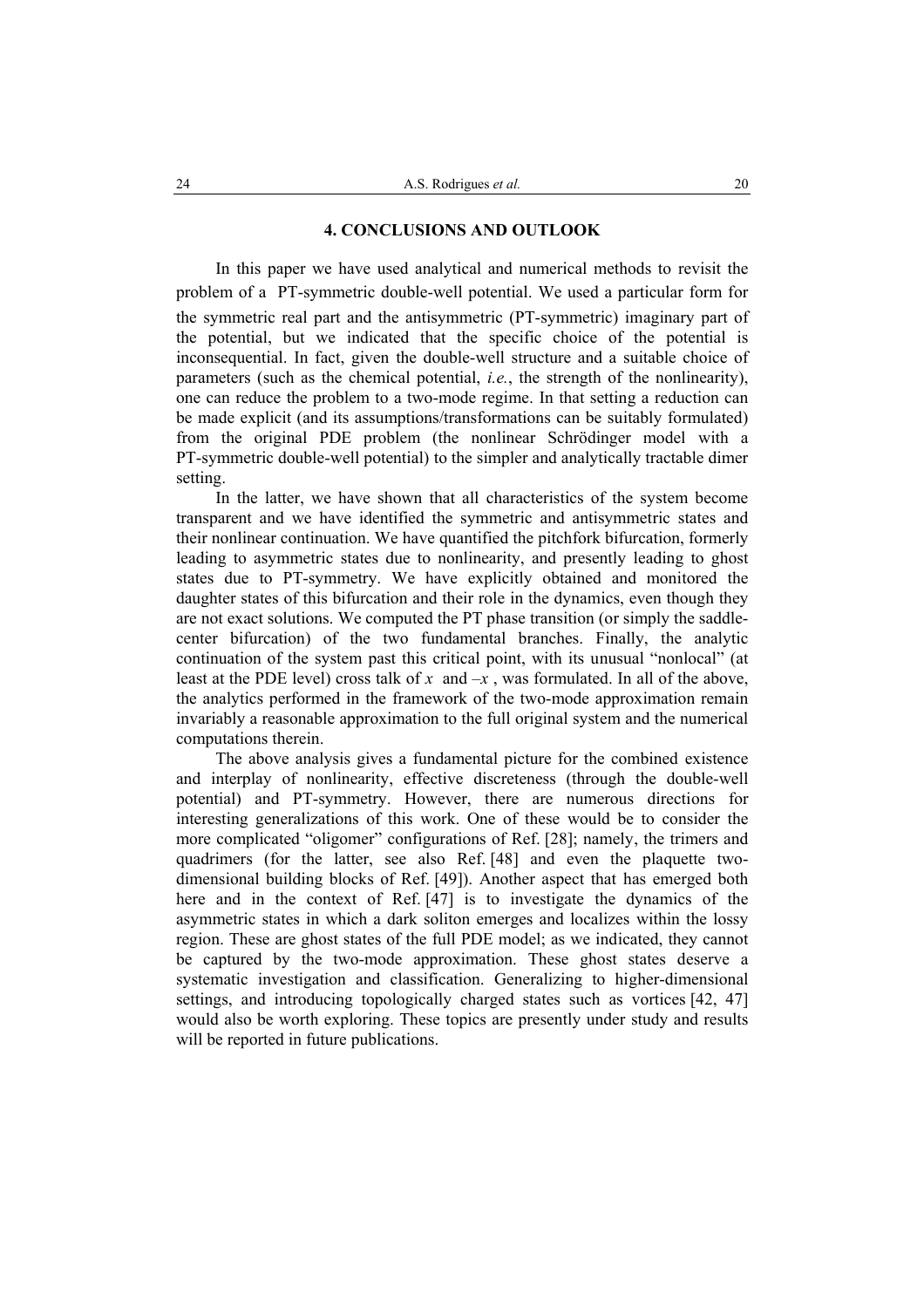*Acknowledgments.* PGK gratefully acknowledges the support of the U.S. National Science Foundation under grants DMS-0806762 and CMMI-1000337, as well as the Alexander von Humboldt Foundation, the Alexander S. Onassis Public Benefit Foundation and the Binational Science Foundation. DJF was partially supported by the Special Account for Research Grants of the University of Athens. CMB is supported by the U.S. Department of Energy and the U.K. Leverhulme Foundation.

#### **REFERENCES**

- 1. C. M. Bender and S. Boettcher, Phys. Rev. Lett., **80**, 5243 (1998);
- C. M. Bender, S. Boettcher and P. N. Meisinger, J. Math. Phys., **40**, 2201 (1999).
- 2. C. M. Bender, Rep. Prog. Phys., **70**, 947 (2007).
- 3. M. Albiez, R. Gati, J. Fölling, S. Hunsmann, M. Cristiani, and M. K. Oberthaler, Phys. Rev. Lett., **95**, 010402 (2005).
- 4. T. Zibold, E. Nicklas, C. Gross, and M. K. Oberthaler, Phys. Rev. Lett., **105**, 204101 (2010).
- 5. S. Raghavan, A. Smerzi, S. Fantoni, and S. R. Shenoy, Phys. Rev. A, **59**, 620 (1999);
- S. Raghavan, A. Smerzi, and V. M. Kenkre, Phys. Rev. A, **60**, R1787 (1999);
	- A. Smerzi and S. Raghavan, Phys. Rev. A, **61**, 063601 (2000).
- 6. E. A. Ostrovskaya, Yu. S. Kivshar, M. Lisak, B. Hall, F. Cattani, and D. Anderson, Phys. Rev. A, **61**, 031601(R) (2000).
- 7. K. W. Mahmud, J. N. Kutz, and W. P. Reinhardt, Phys. Rev. A, **66**, 063607 (2002).
- 8. V. S. Shchesnovich, B. A. Malomed, and R. A. Kraenkel, Physica D, **188**, 213 (2004).
- 9. D. Ananikian and T. Bergeman, Phys. Rev. A,**73**, 013604 (2006).
- 10. P. Ziń, E. Infeld, M. Matuszewski, G. Rowlands, and M. Trippenbach, Phys. Rev. A, **73**, 022105 (2006).
- 11. T. Kapitula and P. G. Kevrekidis, Nonlinearity, **18**, 2491 (2005).
- 12. G. Theocharis, P. G. Kevrekidis, D. J. Frantzeskakis, and P. Schmelcher, Phys. Rev. E, **74**, 056608 (2006).
- 13. D. R. Dounas-Frazer, A. M. Hermundstad, and L. D. Carr, Phys. Rev. Lett., **99**, 200402 (2007).
- 14. T. Mayteevarunyoo, B. A. Malomed, and G. Dong, Phys. Rev. A, **78**, 053601 (2008).
- 15. C. Paré and M. Florjańczyk, Phys. Rev. A **41**, 6287 (1990);
	- A. I. Maimistov, Kvant. Elektron., **18**, 758 (1991) [Sov. J. Quantum Electron. **21**, 687 (1991)]; W. Snyder, D. J. Mitchell, L. Poladian, D. R. Rowland, and Y. Chen, J. Opt. Soc. Am. B, **8**, 2102 (1991);
	- P. L. Chu, B. A. Malomed, and G. D. Peng, J. Opt. Soc. Am. B, **10**, 1379 (1993);
	- N. Akhmediev and A. Ankiewicz, Phys. Rev. Lett., **70**, 2395 (1993);
	- B. A. Malomed, I. Skinner, P. L. Chu, and G. D. Peng, Phys. Rev. E, **53**, 4084 (1996).
- 16. C. Cambournac, T. Sylvestre, H. Maillotte , B. Vanderlinden, P. Kockaert, Ph. Emplit, and M. Haelterman, Phys. Rev. Lett., **89**, 083901 (2002).
- 17. P. G. Kevrekidis, Z. Chen, B. A. Malomed, D. J. Frantzeskakis, and M. I. Weinstein, Phys. Lett. A, **340**, 275 (2005).
- 18. A. Ruschhaupt, F. Delgado, and J.G. Muga, J. Phys. A: Math. Gen., **38**, L171 (2005);
- A. Guo, G. J. Salamo, D. Duchesne, R. Morandotti, M. Volatier-Ravat, V. Aimez, G. A. Siviloglou, and D. N. Christodoulides, Phys. Rev. Lett., **103**, 093902 (2009).
- 19. M. Hiller, T. Kottos, and A. Ossipov, Phys. Rev. A, **73**, 063625 (2006).
- 20. C. E. Rüter, K. G. Makris, R. El-Ganainy, D. N. Christodoulides, M. Segev, and D. Kip, Nature Phys., **6**, 192 (2010).
- 21. J. Schindler, A. Li, M. C. Zheng, F. M. Ellis, and T. Kottos, Phys. Rev. A, **84**, 040101 (2011).
- 22. H. Ramezani, T. Kottos, R. El-Ganainy, and D. N. Christodoulides, Phys. Rev. A, **82**, 043803 (2010).